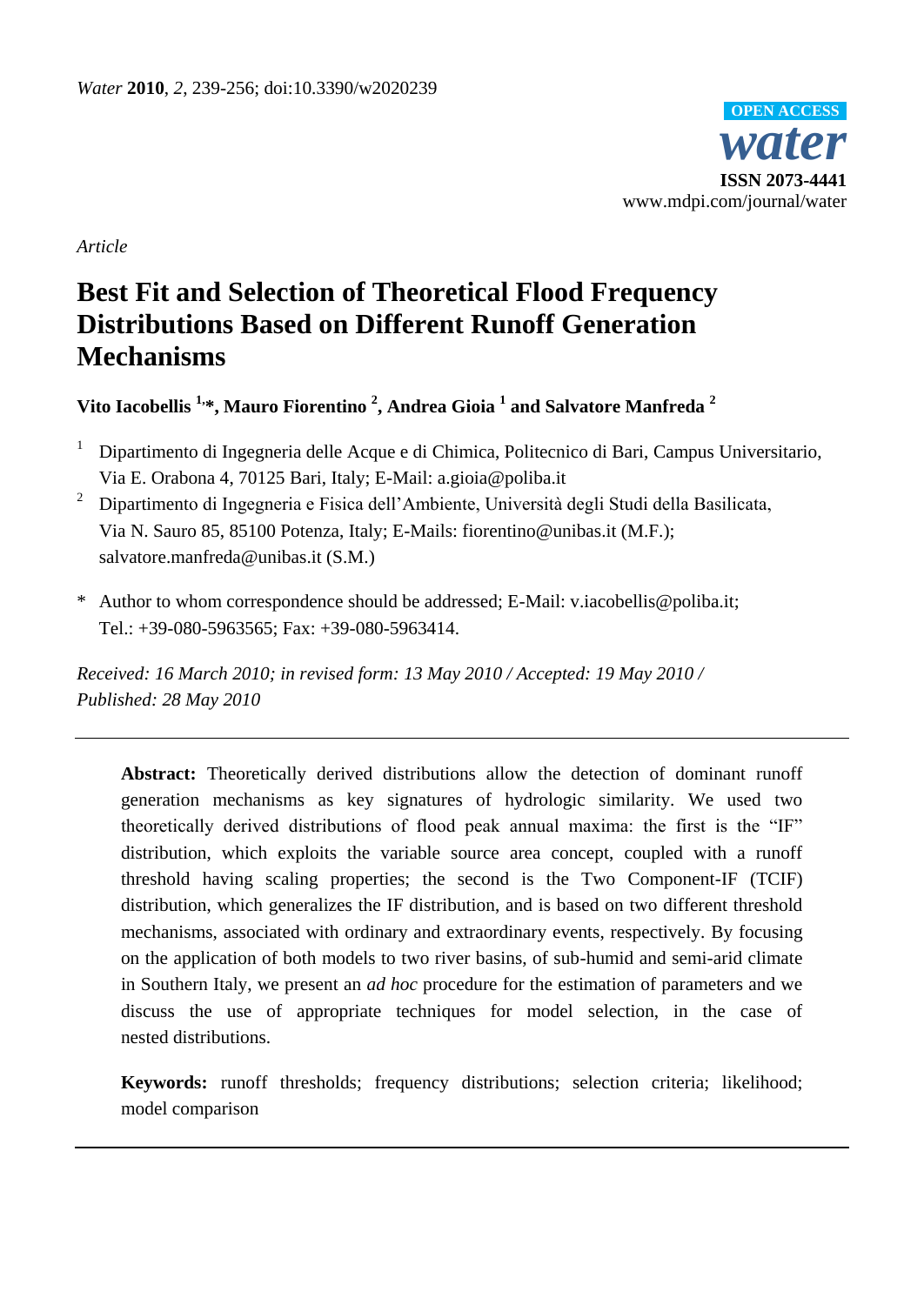# **List of Model Parameters, Units (Parameters without Units are Dimensionless), and Short Description**

 $A$  ( $km<sup>2</sup>$ ): basin area;  $\tau_A$  (h): lag-time of basin area *A*;

 $\zeta$ : routing factor;

 $\beta$ : scale parameter of Gamma distribution;

 $E[i_{A, \tau}]$  (mm/h): average rainfall intensity referred to the entire basin area *A*;

 $\varepsilon$ : scale parameter of the relationship between average rainfall intensity  $E[i_{a},j]$  and source area *a*;  $q_o$  (m<sup>3</sup>/s): base flow;

 $\Lambda_p$ : mean annual number of independent rainfall events;

*k*: shape parameter of the Weibull distribution of the rainfall intensity;

*f<sup>A</sup>* (mm/h): average hydrologic loss referred to the entire basin area *A*;

 $\epsilon'$ : scale parameter of the relationship between average hydrologic loss  $(f_a)$  and source area *a*;

*r*: ratio of the mean contributing area *E[a]* to the total basin area *A*;

 $\Lambda_q$ : mean annual number of independent flood events;

*fA,L* (mm/h): lower runoff threshold referred to the entire basin area *A*;

*fA,H* (mm/h): higher runoff threshold referred to the entire basin area *A*;

 $\varepsilon_L$ : scale parameter of the relationship between average hydrologic loss  $(f_{a,L})$  and source area *a*;

 $\epsilon_H$ : scale parameter of the relationship between average hydrologic loss  $(f_{a,H})$  and source area *a*;

*r*<sub>*L*</sub>: ratio of the L-type mean contributing area  $E[a_L]$  to the total basin area *A*;

*r<sub>H</sub>*: ratio of the H-type mean contributing area  $E[a_H]$  to the total basin area *A*;

*A*<sub>L</sub>: mean annual number of independent flood events for L-type;

*A<sub>H</sub>*: mean annual number of independent flood events for H-type.

# **1. Introduction**

The identification of dominant processes in flood generation represents the main route for building models able to reproduce real processes and reduce the uncertainty of flood prediction with particular reference to ungauged basins. In this context, the detection of the dynamics responsible for runoff generation and the suitability of a given conceptual scheme may provide interesting insights into basin classification and regionalization.

With this aim, in the recent past, much effort has been spent by hydrologists in order to maximize the exploitation of different kinds of information useful for understanding the hydrological regimes. Basically, in the framework of flood frequency analysis, the uncertainty of prediction is strongly affected by the scarcity of historical data usually due to poor quality or quantity in peak discharge time series. One of the most popular strategies for coping with data scarcity is provided by regional analysis whose purpose is to transfer hydrological information from gauged to ungauged watersheds by identifying hydrologically homogeneous regions and allowing for improved predictions in ungauged basins [1].

In the last few years many studies have been devoted to the analysis of spatial variability in soil properties and land use. They investigate relationships between basin physical properties, model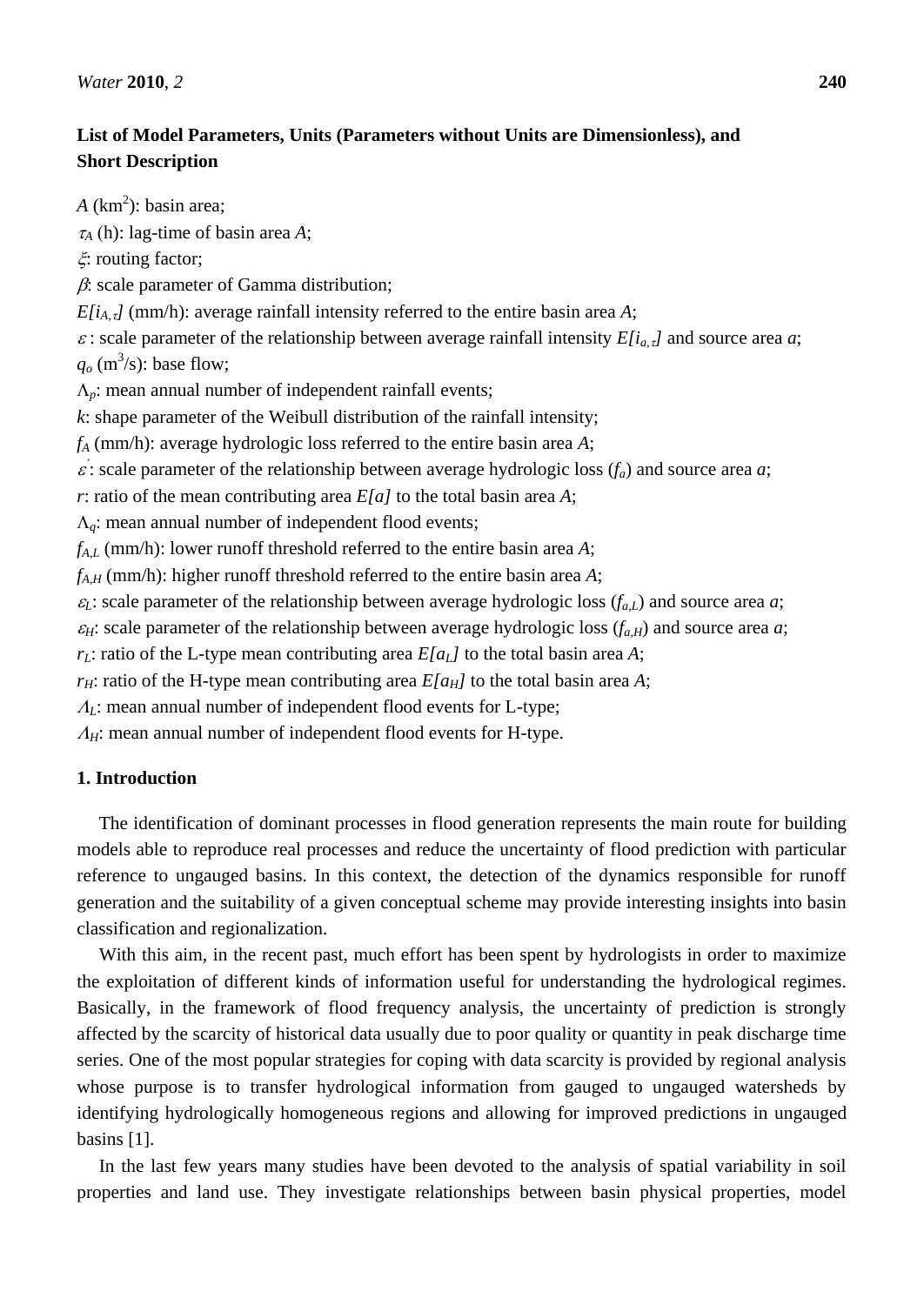parameters and hydrological response (assuming that catchments with the same physical characteristics have similar hydrological response) with the aim of finding basin descriptors representative of hydrological signatures (e.g., [2-8]). Others particularly focus on the issue of prediction in ungauged basins [9-13].

Notwithstanding the availability of numerous studies in this field, today no clear guidance is available regarding which model or model structure is appropriate for any particular catchment or management question. Similarly, no clear guidance is available regarding which dominant processes and mechanisms are operating in a given catchment type [14].

A promising opportunity for hydrologists arises from the introduction of physical concepts in the construction of the flood frequency curve by means of derived distributions (e.g., [15-21]). These models, with a simple and physically consistent structure, may provide a valuable compromise between the complexity of real processes and the need for model consistency. In this context, several authors (e.g., [22-24]) have explored the effects due to the coexistence of different runoff processes in flood generation. For instance, Sivapalan *et al.* [22] assumed that floods may be produced by both infiltration excess and saturation excess in the same basin. Another case of coexistence of different runoff processes is given by Allamano *et al.* [24] who proposed a distribution where runoff includes both rainfall and snowmelt contributions.

The "derived distribution" approach provides the opportunity to bridge the gap between purely statistical approaches and physically based (more or less conceptual) simulation models. The first frequently involve the use of distributions that are characterized by many parameters (e.g., [25-29]) and most of them totally lack physical interpretation. On the other hand, advanced knowledge of real processes has driven the construction of several hydrological models used to derive the flood frequency curve based on Monte-Carlo simulations (e.g., [30-32]). These models, in order to achieve reliable predictions, usually require more or less complex procedures for calibration of some key model parameters. In fact, in most cases, direct evaluation of parameters through field observations is not feasible because the scale of measurement is usually much smaller than the effective scale at which the model parameter is applied (e.g., [33,34]).

A novel theoretically derived probability distribution of floods was introduced [20], based on the assumption that two distinct runoff mechanisms are responsible for ordinary and extraordinary flood events. This distribution, called TCIF, is based on the theoretical framework of the IF model (from Iacobellis and Fiorentino [17], where a single runoff mechanism is adopted. The TCIF model generalizes the IF model, for cases which arise when the second component does not exist for return times of technical interest. Comparing models of different complexity, the simpler model is "nested" within the more complex model if it is a special case or restricted version of the other one (e.g., [35,36]). Then, the IF and TCIF models, which are briefly described in Section 2 (with more details in the appendix) are nested distributions. The TCIF distribution was tested in several river basins of Southern Italy characterized by high skewness of the annual maximum flood series (AMFS), providing good performances. Following such results, Gioia *et al.* [20] stated that non-linearity in hydrological processes may be due to the coexistence of different threshold-driven mechanisms of runoff generation. In this paper we investigate basins characterized by less skewed AMFS and dry climatic conditions. We revise the procedure for the estimation of parameters of the IF and TCIF distributions with respect to the previously mentioned applications introducing a different algorithm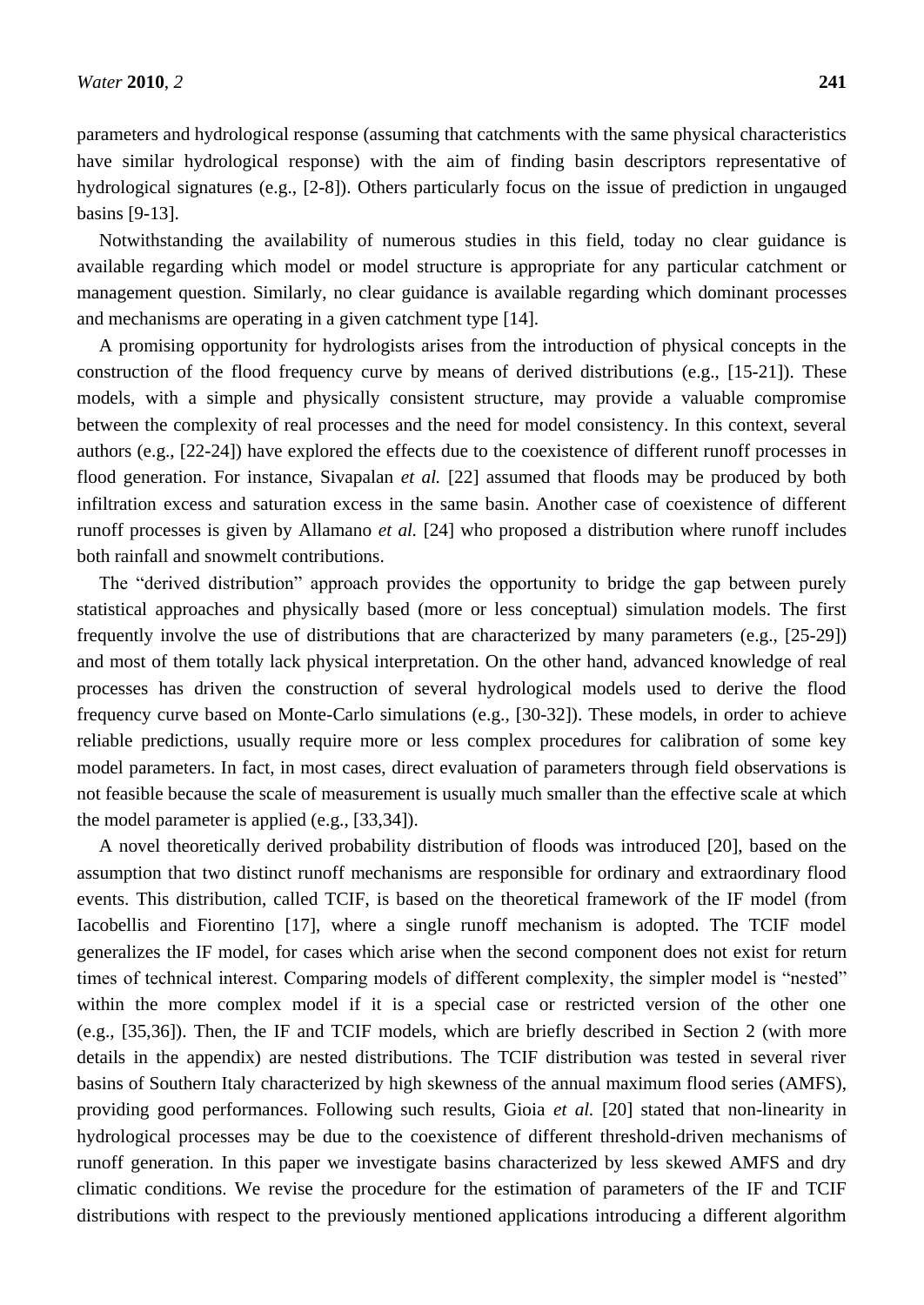for the estimation of the set of parameters which provides the maximum likelihood. More importantly, thanks to the physical meaning associated with the two nested theoretical distributions, we implemented a faster procedure for the estimation of the TCIF parameters which exploits constraints provided by results obtained for the IF parameter values. Section 3 reports the performances of the TCIF and IF distributions in two river basins of Southern Italy, providing interesting insights into the behavior of different runoff thresholds typical of semi-arid and sub-humid climatic conditions.

The issue of model selection for nested distributions is also addressed for the case studies, in Section 4. Although this paper does not aim at exhaustively treating the general problem of model selection, the results obtained are of great interest in the statistical hydrology of extreme events which makes a large use of nested distributions, including, for example, the Generalized Extreme Value (GEV), which generalizes both the Gumbel and Frechet distributions (e.g., [35,37]).

#### **2. Derived Flood Frequency Distributions**

## *2.1. IF Model*

The IF model (from Iacobellis and Fiorentino [17]) is based on the concept of partial contributing (or source) area and the peak of direct streamflow *Q* is considered the product of two random variables strongly correlated, the source area contributing to runoff peak *a* and the runoff peak per unit of *a*, *ua*, which is

$$
u_a = \xi(i_{a,\tau} - f_a), \tag{1}
$$

where  $i_{a,\tau}$  is the space-time average areal rainfall intensity concerning the contributing area *a* in the lag-time  $\tau_a$  and,  $f_a$  is the corresponding space-time average hydrologic loss in the area *a* and in the interval of time  $\tau_a$  equal to the lag-time of  $a$ . The hydrologic loss includes, in general, evaporation of water from the land and vegetative leaf surface, interception of rainfall by vegetation, depression storage on the land surface and infiltration of water into the soil matrix. While considering extreme rainfall-runoff events, here it is mainly referred to infiltration.

The exceedance probability function of the peak of direct streamflow  $Q$ ,  $G_O$ '(q), is found as the integral of the joint probability density function (PDF) of *a* and *u<sup>a</sup>* The IF model assumes that both average rainfall intensity  $(E[i_{a,t}])$  and average hydrologic loss  $(f_a)$  have important scaling properties:

$$
E[i_{a,\tau}] = E[i_{A,\tau}](a/A)^{-\varepsilon}
$$
\n(2)

$$
f_a = f_A (a/A)^{-\varepsilon} \tag{3}
$$

where  $E[i_{A,\tau}]$  and  $f_A$  are the average rainfall intensity and the average hydrologic loss referred to the entire basin area A. It is useful to remark that introducing the average rainfall intensity  $(E[i_{a,t}])$  and the average hydrologic loss  $(f_a)$ , we apply the  $E/J$  operator (expected value) only to rainfall intensity because it is considered a random variable whose entire distribution is exploited in the model. On the other hand, *f<sup>a</sup>* is a quantity that deterministically scales with area and time.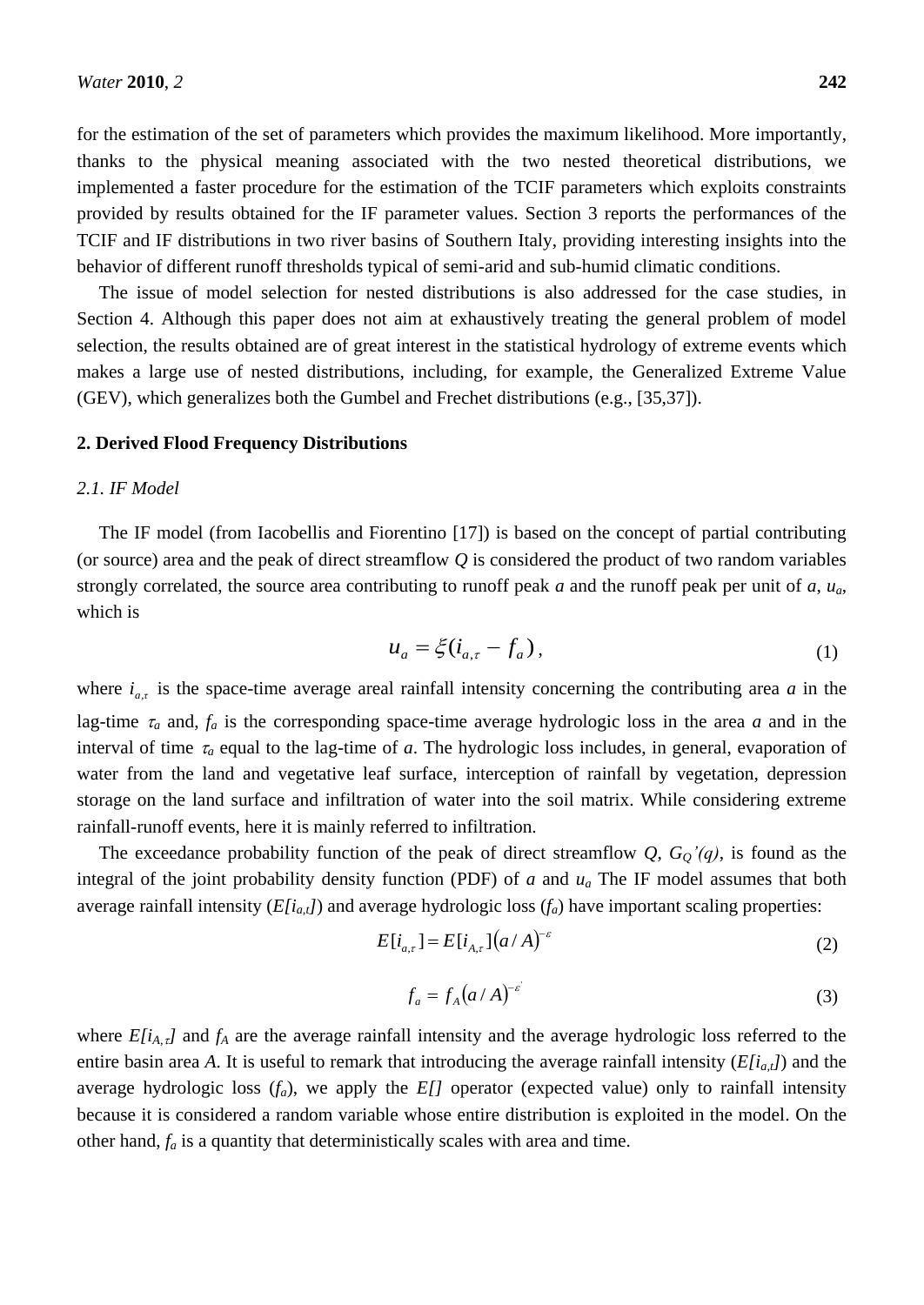The variable contributing area distribution has parameters  $\alpha$  and  $\beta$  which respectively control position and scale, while the following relationship holds:

$$
\alpha = rA/\beta \tag{4}
$$

where  $r = E[a]/A$ .

Thus, under the hypothesis that the annual maximum floods arise from a compound Poisson process, Iacobellis and Fiorentino [17] derived the cumulative distribution function (CDF) of the annual maximum flood peak  $Q_p$  by means of the relationship:

$$
CDF_{Q_p}(q_p) = \exp\{-\Lambda_q[G_Q'(q_p)]\},\tag{5}
$$

where  $G'_{\mathcal{Q}}$  is the exceedance probability function of peak flow  $Q$ ,  $A_q$  the mean annual number of independent flood events, which is related to the mean annual number of independent rainfall events  $(A_p)$ , the average rainfall intensity  $(E[i_{a,t}])$  and the average hydrologic loss  $(f_A)$  referred to the entire basin area *A*:

$$
\Lambda_q = \Lambda_p \exp\left(-\int_A^k / E[i_{A,\tau}^k]\right) \tag{6}
$$

The IF probability density function expressed as the derivative of the CDF is:

$$
PDF_{Q_p}(q_p) = CDF_{Q_p}(q_p) \left[ \Lambda_q \left\{ \int_0^A g(a) \frac{k}{(\xi a) (\xi i_{a,r})/\Gamma(1+1/k)} \left( \frac{(q_p - q_o)}{(\xi a)} + f_{a} \right)^{k-1} \exp\left( - \frac{((q_p - q_o)/(\xi a_L) + f_a)^k - (f_a)^k}{(E[i_{a,r})/\Gamma(1+1/k)})^k \right) \right] \right]
$$
(7)

#### *2.2. Two Component IF Model (TCIF)*

Gioia *et al.* [20] generalized the IF theoretical probability distribution introducing a two-component derived distribution called "Two Component IF" distribution (TCIF). They identified two different response types, linked to different runoff thresholds, starting from the consideration that different mechanisms may arise, in any basin, with different frequency and magnitude (e.g., [22]). The two different threshold-driven processes are defined as:

- "L-type" (frequent) response, occurring when a lower threshold  $f_{a,L}$  is exceeded, and responsible of ordinary floods likely produced by a relatively small portion of the basin *aL*:

$$
u_{a,L} = \xi (i - f_{a,L}) \quad \text{with} \quad f_{a,L} = f_{A,L} (a_L / A)^{-\varepsilon_L} \tag{8}
$$

- "H-type" (rare) response, occurring when a higher threshold  $f_{a,H}$  is exceeded, and providing extraordinary floods mostly characterized by larger contributing areas *aH*:

$$
u_{a,H} = \xi (i - f_{a,H}) \quad \text{with} \quad f_{a,H} = f_{A,H} (a_H / A)^{-\varepsilon_H} \tag{9}
$$

The flood-peak contributing areas *a<sup>L</sup>* and *a<sup>H</sup>* are assumed, in analogy with the IF model, as Gamma distributed, with  $\beta = 4$ , and different mean values.

Therefore, two dimensionless parameters are introduced:

$$
r_L = E[a_L]/A \qquad \text{and } r_H = E[a_H]/A \qquad \text{with } r_H \ge r_L. \tag{10}
$$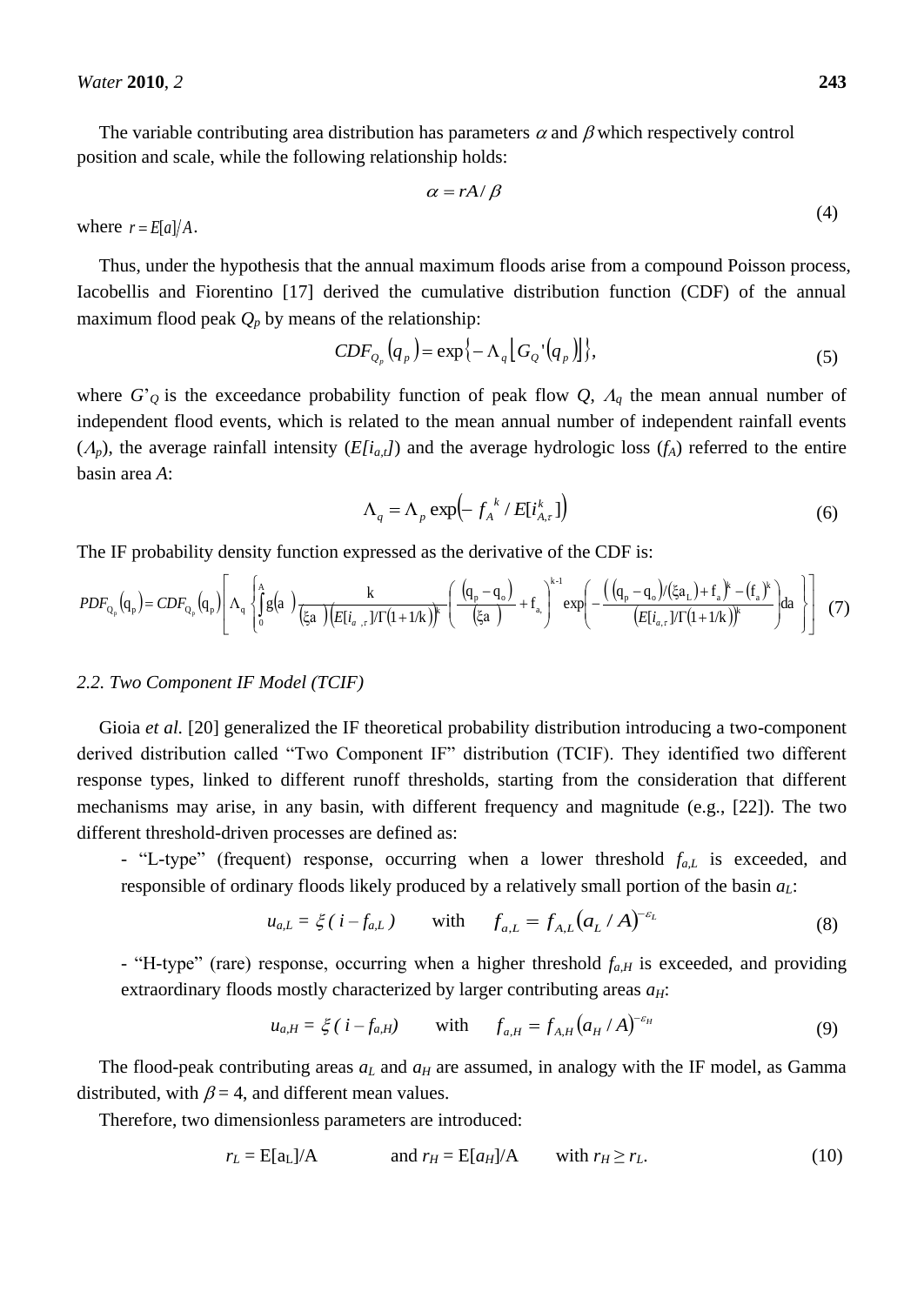Assuming that L-type and H-type events are independent and that both rates of occurrence are Poisson distributed, the overall process of exceedances is also a Poisson process and the CDF of the annual maximum floods is

$$
CDF_{Q_p}(q_p) = \exp\left\{-\Lambda_L \left[G'_{Q,L}(q_p)\right] - \Lambda_H \left[G'_{Q,H}(q_p)\right]\right\},\tag{11}
$$

where  $G'_{Q,L}$  and  $G'_{Q,H}$  are the exceedance probability functions of peak flow corresponding respectively to L-type events and H-type events;  $A_L$  and  $A_H$  are respectively the mean annual number of independent flood events for L-type and for H-type processes and are related to the runoff thresholds by means of the following relationships:.

$$
\Lambda_q = \Lambda_L + \Lambda_H = \Lambda_p \exp\left(-\frac{f_{A,L}}{E[i_{A,\tau}^k]}\right) \text{ and } \Lambda_H = \Lambda_p \exp\left(-\frac{f_{A,H}}{E[i_{A,\tau}^k]}\right),\tag{12}
$$

The TCIF cumulative distribution function and its probability density function are:

$$
CDF_{Q_p}(q_p) = exp\left\{-\Lambda_L \left[ \int_0^A g(a_L) exp\left(-\frac{((q_p - q_o)/(\xi a_L) + f_{a,L})^k - (f_{a,L})^k}{(E[i_{a_L, \tau}]/\Gamma(1+1/k))^k} \right) da_L \right] \right\} + exp\left\{-\Lambda_H \left[ \int_0^A g(a_H) exp\left(-\frac{((q_p - q_o)/( \xi a_H) + f_{a,H})^k - (f_{a,H})^k}{(E[i_{a_H, \tau}]/\Gamma(1+1/k))^k} \right) da_H \right] \right\}
$$
(13)  

$$
PDF_{Q_p}(q_p) = CDF_{Q_p}(q_p) \left[\Lambda_L \left\{ \int_0^A g(a_L) \frac{k}{(\xi a_L)(E[i_{a_L, \tau}]/\Gamma(1+1/k))^k} \left(\frac{(q_p - q_o)}{(\xi a_L)} + f_{a,L}\right)^{k-1} exp\left(-\frac{((q_p - q_o)/( \xi a_L) + f_{a,L})^k - (f_{a,L})^k}{(E[i_{a_L, \tau}]/\Gamma(1+1/k))^k} \right) da_L \right\} + \frac{1}{2} \left[\frac{1}{2} \left(\frac{1}{\xi a_L}\right) \left(\frac{1}{\xi a_L}\right) \left(\frac{k}{(\xi a_L)(E[i_{a_L, \tau}]/\Gamma(1+1/k))^k} \left(\frac{(q_p - q_o)}{(\xi a_L)} + f_{a,L}\right)^{k-1} exp\left(-\frac{((q_p - q_o)/( \xi a_L) + f_{a,L})^k - (f_{a,L})^k}{(E[i_{a_L, \tau}]/\Gamma(1+1/k))^k} \right) da_L \right\} + \frac{1}{2} \left[\frac{1}{2} \left(\frac{1}{\xi a_L}\right) \left(\frac{1}{\xi a_L}\right) \left(\frac{k}{(\xi a_L)(E[i_{a_L, \tau}]/\Gamma(1+1/k))^k} \left(\frac{(q_p - q_o)}{(\xi a_L)} + f_{a,L}\right)^{k-1} exp\left(-\frac{(q_p - q_o)/( \xi a_L) + f_{a,L})^k}{(E[i_{a_L, \tau}]/\Gamma(1+1/k))^k} \right) \right] \right] \tag{14}
$$

$$
+\Lambda_{H}\left\{\int_{0}^{A}g(a_{H})\frac{k}{(\xi a_{H})(E[i_{a_{H},T}]/\Gamma(1+1/k))^{k}}\left(\frac{(q_{p}-q_{o})}{(\xi a_{H})}+f_{a,H}\right)^{k-1}\exp\left(-\frac{((q_{p}-q_{o})/(\xi a_{H})+f_{a,H})^{k}-(f_{a,H})^{k}}{(E[i_{a_{H},T}]/\Gamma(1+1/k))^{k}}\right)da_{H}\right\}\right]
$$
(14)

#### **3. Case Studies and Application**

In this section, we report results of the application of the IF and TCIF models to two gauged catchments in Southern Italy: the Carapelle river at Carapelle, in Puglia, and the Bradano river at Ponte Colonna, in Basilicata. Puglia and Basilicata are regions in Southern Italy, represented in Figure 1 with the studied basins, their stream network and a 90 m  $\times$  90 m digital elevation model (D.E.M.) grid. The main features of the two basins are reported in Table 1, where A is basin area,  $\mu$ ,  $Cv$ ,  $Cs$  and N are, respectively mean, coefficient of variation, coefficient of skewness and sample size of the observed AMFS, *I* is the Thornthwaite climatic index [38,39], which compares annual precipitation *P* and annual potential evapotranspiration  $E_p$ ,  $I = (P - E_p)/E_p$ . The climatic index distinguishes, in general, between dry  $(I < 0)$  and humid  $(I > 0)$  basins. In particular, Carapelle at Carapelle is classified as semi-arid (−0.4 ≤ *I* < −0.2) and Bradano at Ponte Colonna as dry−subhumid (−0.2 ≤ *I* < 0). They were selected with the aim of finding the most appropriate model structure for each river basin and, consequently, of detecting the presence of different runoff thresholds affecting the processes responsible for runoff generation.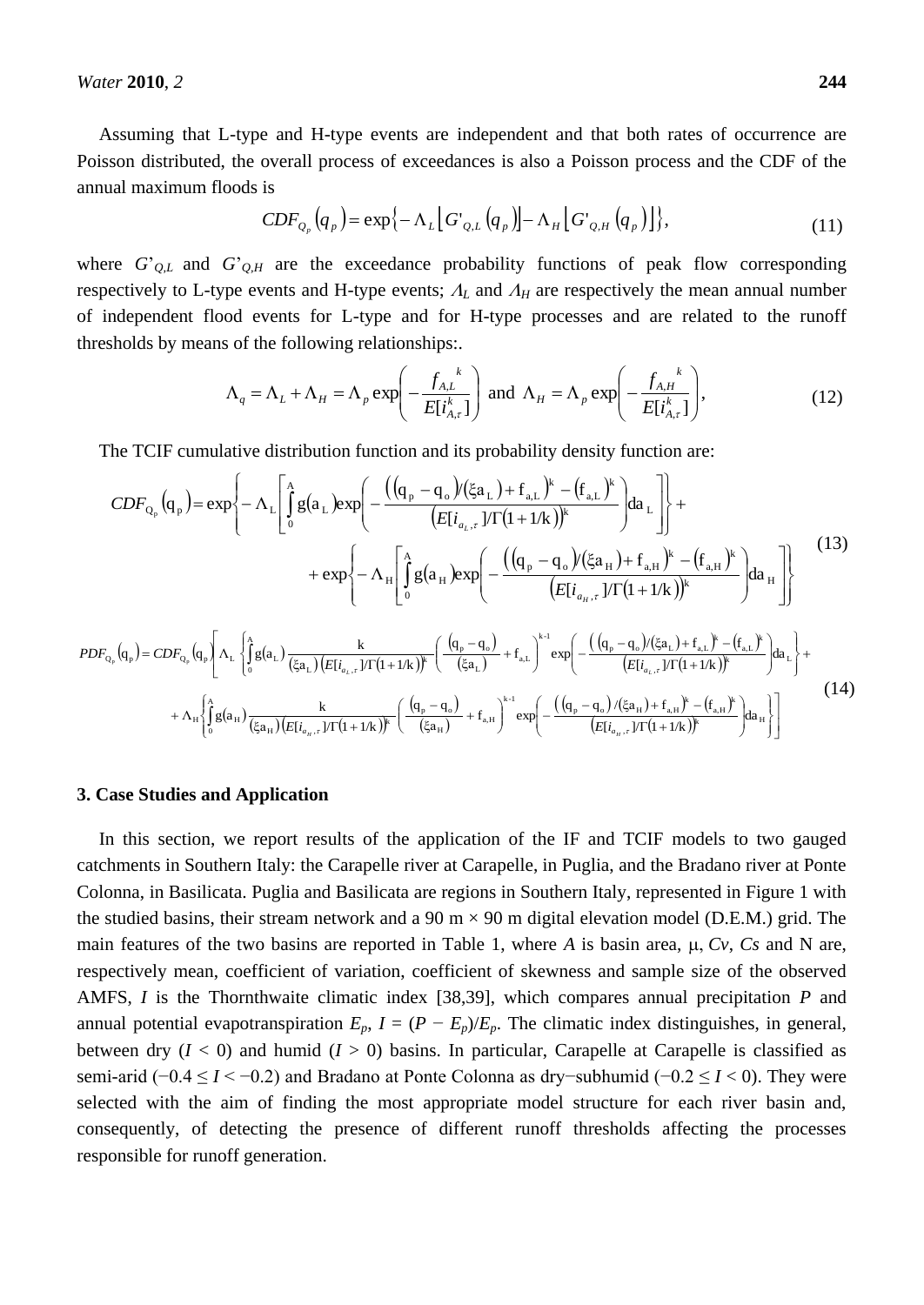

**Figure 1.** Basins of Southern Italy selected as case studies.

**Table 1.** River Basin Characteristics.

|                          | n. | $(km^2)$ |              | $(m^3/s)$ |              | ພ   |    |
|--------------------------|----|----------|--------------|-----------|--------------|-----|----|
| Carapelle at Carapelle   |    | 715      |              | 283.7     | በ 57         | -34 | 36 |
| Bradano at Ponte Colonna |    | 462      | $\cdot 0.08$ | 201.6     | $^{\circ}76$ |     |    |

#### *Parameter Estimation and Results*

The IF distribution has twelve parameters: baseflow  $(q_o)$ , four parameters dependent on basin geomorphology  $(A, \tau_A, \xi, \beta)$ , four rainfall parameters  $(E[i_{A, \tau}], \varepsilon, \Lambda_p, k)$ , and three parameters  $(\varepsilon, \Lambda_q, r)$ , which are strictly related to runoff generation mechanisms. It is worth mentioning that all parameters, with the exception of  $r$  and  $A_q$ , are not calibrated on the available AMFS. We performed for them a *a priori* evaluation by using rainfall statistics and other information. Once all the other parameters are known, only two of them (namely *r* and  $A_q$ ) are estimated by means of the maximum likelihood function evaluated on AMFS.

The TCIF distribution includes the following fifteen parameters: nine of them are already in the IF model  $(q_o, A, \tau_A, \xi, \beta, E[i_{A, \tau}], \varepsilon, \Lambda_p, k)$ , six more parameters  $(\varepsilon_L, \varepsilon_H, A_H, A_L, r_L, r_H)$  are strictly related to runoff generation mechanisms. Even in this case, four of them  $(A_H, A_L, r_L, r_H)$ , are obtained from at-site estimation based on the maximum likelihood function evaluated on AMFS, while all remaining parameters are *a priori* evaluated from information other than AMFS.

We first estimate all parameters of the IF and TCIF distributions which depend on *a priori* information other than AMFS. Among these, all parameters dependent on precipitation which is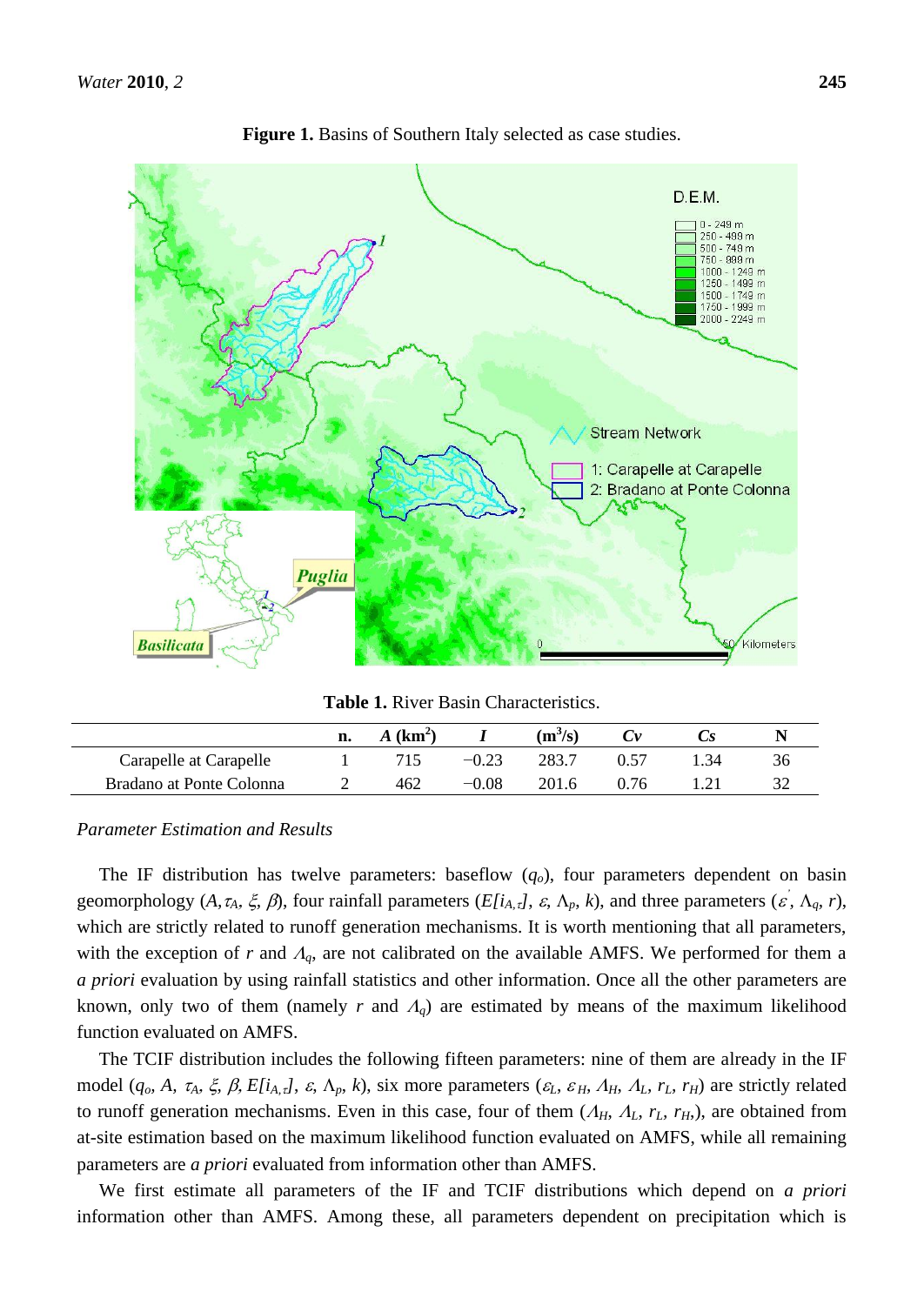analyzed by means of standard regional methods applied to the observed series of annual maxima of rainfall records. Then, the remaining two unknown parameters of the IF model  $(\Lambda_a, r)$  are calibrated using the observed AMFS. Finally, the remaining four unknown parameters of the TCIF model are calibrated by exploiting the IF parameter estimates as initial guess.

Most of the model parameters were estimated in previous studies [17,20,39]. In particular, in Fiorentino and Iacobellis [39], the IF model was applied to several basins in Puglia and Basilicata, including Bradano and Carapelle. Nevertheless we briefly include here the procedures adopted, results are in Table 2. We first describe the evaluation of parameters common to IF and TCIF models. The base flow *q<sup>o</sup>* was estimated as the average monthly flow measured at-site in January and February. There are four parameters dependent on rainfall ( $E[i_{A,\tau}$ *,*  $\varepsilon$ *,*  $\Lambda_p$ *, k*) and they were estimated by means of regional frequency analysis of rainfall annual maximum series (AMS) based on the flood index procedure with hierarchical estimation of parameters [39]: *k* was dependent on the unique regional coefficient of skewness of rainfall AMS;  $\Lambda_p$  was dependent on the regional estimates of the coefficient of variation (different for Basilicata and Puglia). The expected value of the space-time average rainfall intensity *E[iA,]* was evaluated exploiting the intensity-duration-frequency (IDF) curve of the expected annual maximum rainfall intensity, obtaining the average of the base process from the annual maxima of a Poisson Process and the US Weather Bureau areal reduction factor [20]. The analysis of the regional scaling of  $E[i_{A, \tau}]$ , provided the regional estimates of the exponent  $\varepsilon$  (different for Basilicata and Puglia)

Parameters dependent on basin geomorphology are A,  $\tau_A$ ,  $\xi$ ,  $\beta$ . Basin area A and lag-time  $\tau_A$  were available in regional studies of basins in Puglia and Basilicata [39],  $\beta$  = 4 and  $\xi$  = 0.7 were assigned as described in the appendix (see also [17] for further details).

The loss threshold scaling factors  $\vec{\epsilon}$ ,  $\epsilon_L$ ,  $\epsilon_H$  deserve particular attention. For the IF model,  $\vec{\epsilon}$  was equal to 0.5, assuming that in dry basins the prevalent mechanism is of the storage type [39]. On the other hand, the lower and the higher runoff thresholds of the TCIF model are characterized by Equations (8) and (9), respectively, and particularly by the exponents  $\varepsilon_L$  and  $\varepsilon_H$ . In particular, Gioia *et al.* [20] assumed  $\varepsilon_L = 0$  and  $\varepsilon_H = 0.5$ , providing a constant infiltration rate for the lower threshold  $f_{a,L}$ , and a storage behavior for the higher threshold  $f_{a,H}$ . With this paper being devoted to the analysis of basins in a dry climate, we assumed for both thresholds a capacitive behavior ( $\varepsilon_L = \varepsilon_H = 0.5$ ) assuming that a dry state characterizes the antecedent soil moisture conditions of both mechanisms. Such an assumption was confirmed by [40] where the analysis was extended to several other basins of Southern Italy.

| <b>Site</b>              | $q_o$ (m <sup>3</sup> /s) | $E[i_{A, d}]$ (mm/h) | $\pmb{\varepsilon}$ | $\Lambda_n$             | k           | $\tau_A(h)$ |                                   |      | ε     | $\Lambda_a$ |
|--------------------------|---------------------------|----------------------|---------------------|-------------------------|-------------|-------------|-----------------------------------|------|-------|-------------|
| Carapelle at Carapelle   | 7.0                       | 0.20                 | 0.39                | 44.6                    | 0.8         | 9.2         | 0.7                               | 4    | 0.5   | 10.5        |
| Bradano at Ponte Colonna | 5.0                       | 0.45                 | 0.33                | - ( )                   | 0.8         | 4.3         | 0.7                               | 4    | 0.5   | 5.0         |
| <b>Site</b>              | $f_A$ (mm/h)              |                      | $\varepsilon_I$     | $\pmb{\mathcal{E}}_{H}$ | $\Lambda_L$ | $\Lambda_H$ | $f_{A,L}$ (mm/h) $f_{A,H}$ (mm/h) |      | $r_L$ | $r_H$       |
| Carapelle at Carapelle   | 1.01                      | 0.45                 | 0.5                 | 0.5                     | 9.86        | 0.66        | 1.01                              | 3.86 | 0.41  | 0.99        |
| Bradano at Ponte Colonna | 2.02                      | 0.30                 | 0.5                 | 0.5                     | 3.98        | 1.04        | 2.01                              | 5.08 | 0.15  | 0.99        |

**Table 2.** Estimated parameter values of the IF and TCIF models.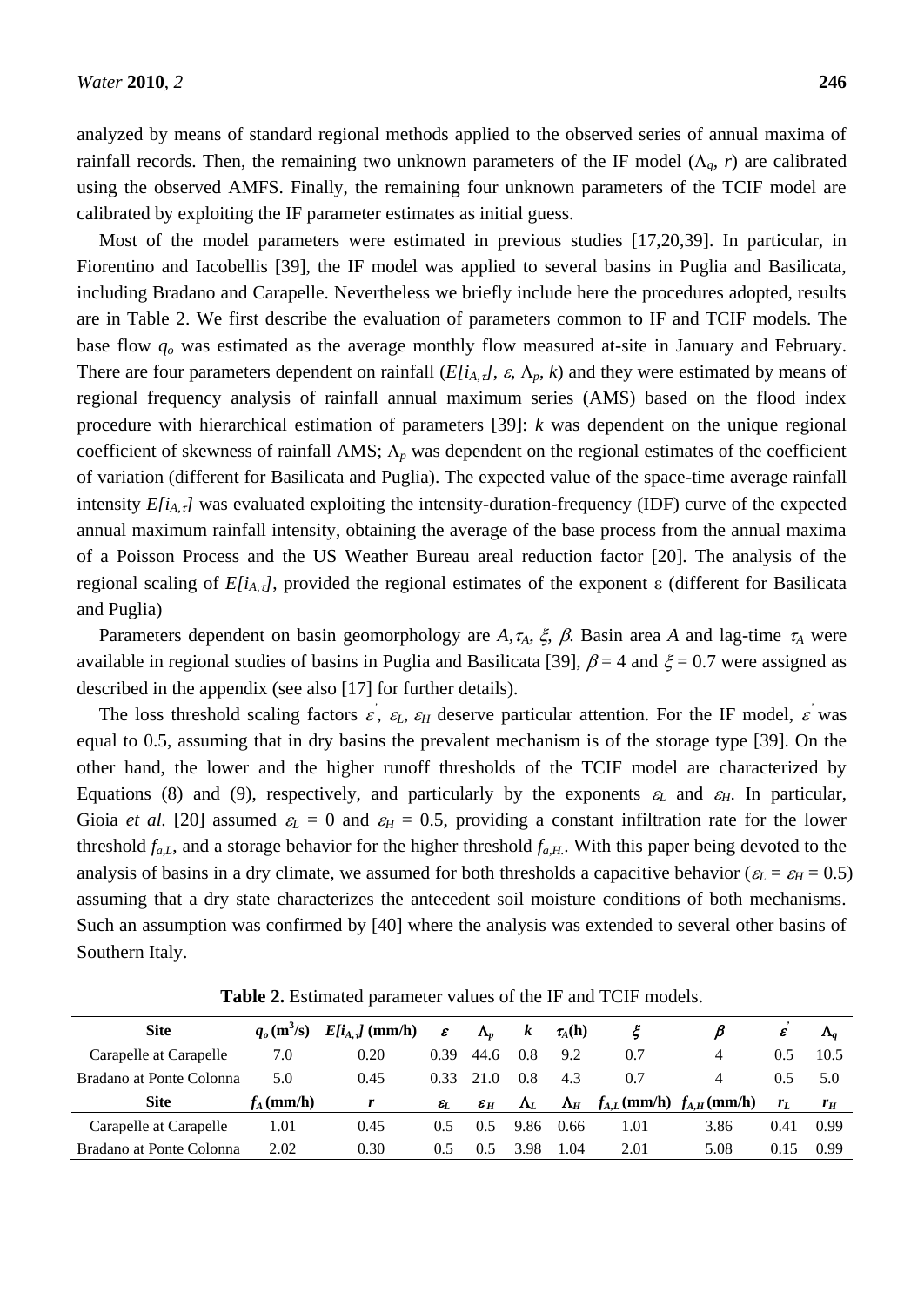For the remaining parameters of the IF model, we derived from Equation (6) the relationship

$$
f_A = \left[ E[i_{A,\tau}^k] \log \left( \frac{A_p}{A_q} \right) \right]^{1/k} \tag{15}
$$

*1*

providing  $f_A$  as a function of  $A_q$ , once the *a priori* estimates of k,  $A_p$ ,  $E[i_{A,\tau}]$  are available, and we carried out an at-site evaluation procedure of parameters  $A_q$  and r based on minimizing a negative log likelihood function evaluated on AMFS. The procedure was performed by exploring the domain of feasible parameter values on a regular grid. In particular, the grid-dataset values was prepared with *r* ranging from 0.01 to 1, with step 0.01, and  $A_q$  from 0.1 to  $A_p$ , with step 0.1. For each test basin, the best parameters dataset was chosen as the one minimizing a negative log likelihood function of the observed sample of annual maximum floods.

Analogously, for the remainder parameters of the TCIF model, we used Equations (12) in order to obtain the expression of  $f_{A,L}$  and  $f_{A,H}$ , using the *a priori* estimates of *k*,  $A_p$ ,  $E[i_{A,T}]$ :

$$
f_{A,L} = \left[ E[i_{A,\tau}^k] \log \left( \frac{A_p}{A_L + A_H} \right) \right]^{1/k} \text{ and } f_{A,H} = \left[ E[i_{A,\tau}^k] \log \left( \frac{A_p}{A_H} \right) \right]^{1/k} \tag{16}
$$

then, parameters  $A_L$ ,  $A_H$ ,  $r_L$ ,  $r_H$  were calibrated adopting a maximum likelihood procedure.

In this case, in order to avoid the cumbersome exploration of the entire parameters domain on a regular grid, we used as initial guess values  $r = r_L = r_H$ ,  $A_H = 0$  and  $A_L = A_q$ . These values correspond to the hypothesis that TCIF distribution collapses into IF distribution. Starting from the initial guess values, the maximum likelihood was found exploring the four-dimensional space of parameters  $r<sub>L</sub>$ ,  $r<sub>H</sub>$ ,  $A_H$ ,  $A_L$  by following the direction of maximum slope of the negative log-likelihood function. In particular, consistently with definitions of the L-type and H-type events we assumed that *r<sup>L</sup>* may only decrease from *r* to 0, while  $r_H$  ranges from *r* to 1, both with step 0.01; also  $A_L$  ranges from  $A_q$  to  $A_p$  and *A<sub>H</sub>* varies, accordingly (*i.e.*, always respecting the condition  $A_L + A_H \le A_p$ ) from 0 to  $A_p$ . The selected parameter-datasets are reported in Table 2, where it is worth noting that the lower threshold *fa,L* of the TCIF model corresponds to the single threshold of the IF model. Slight differences are found with respect to the estimates of *r* and *f<sup>A</sup>* reported in Fiorentino and Iacobellis [39], which used regional estimates of  $\Lambda_q$  for evaluating  $f_A$ , and only  $r$  was calibrated by equating an approximate expression of the IF first order moment to the observed mean annual flood.

In Figure 2 we display the TCIF-CDF, the IF-CDF and the Weibull plotting positions of the AMFS of test basins in a Gumbel probability plot. From the visual comparison, one may note the difference between the two distributions which is slight for the semi-arid Carapelle basin while it is more pronounced in the case of the dry-subhumid Bradano basin, the latter being characterized by a more skewed distribution (e.g.,  $[41,42]$ ). In order to objectively assess the "right" model for each test basin, we investigated, as reported in next section, the use of statistical techniques for the "best" model selection.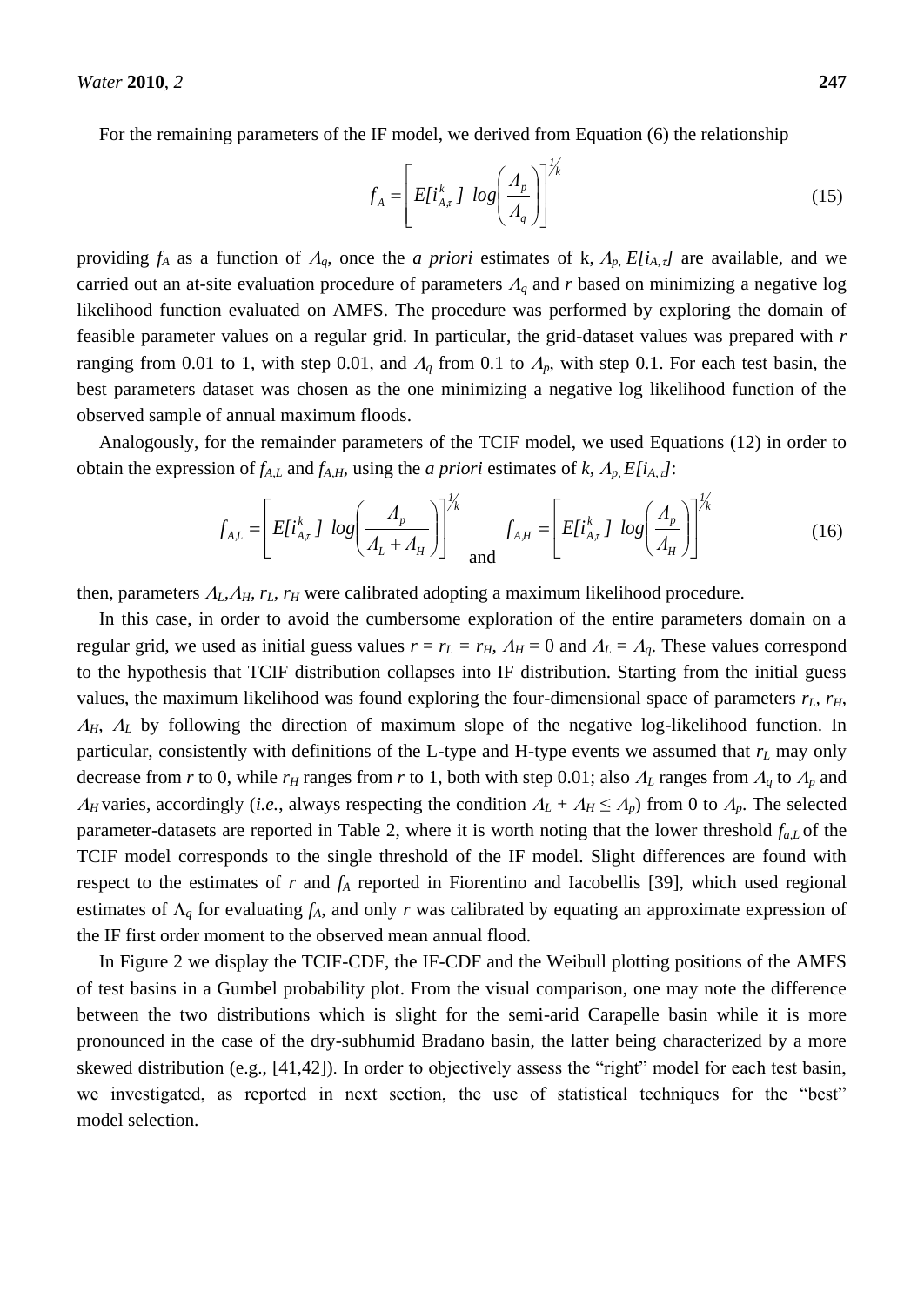

# **4. Model Selection Procedure**

The selection of the best statistical model, for a given sample series, is often based on inference tests depending, for example, on the significance level chosen. In statistical hydrology they are often used in the particular case of nested distributions (e.g., the Gumbel, Frechet and GEV distributions). With the increase of computer capabilities many methods have been proposed and developed for model selection on cross-validation techniques, also in fields other than hydrology (e.g., [43,44]). In this work, five different methods for model selection criteria are used with the aim of finding the most appropriate model structure between the IF and TCIF models.

In particular, we first considered the log-likelihood criterion (LLC), which does not use any penalty term, the Akaike information criterion (AIC) proposed by Akaike [45], who introduced the principle of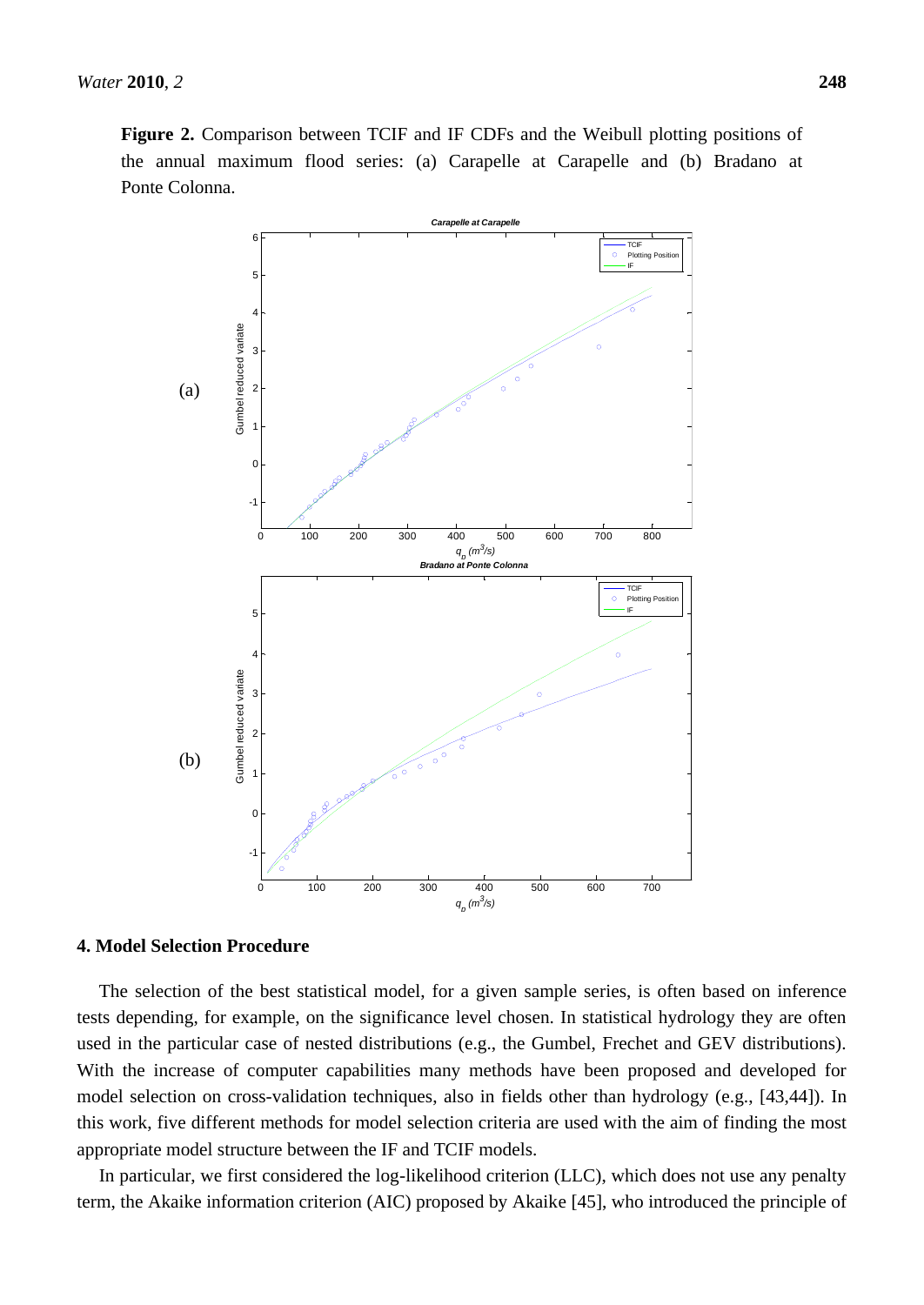maximum entropy for model selection, and the Bayesian information criterion (BIC) proposed by Schwarz [46]. Both AIC and BIC adopt a penalty term accounting for the number of model parameters. The fourth method is the log-likelihood ratio test (LLR). Finally, the *generalization criterion* proposed by Busemeyer and Wang [36]. Mosier [43] was the first to present a clear definition of the cross-validation criterion. Others have shown that the cross-validation criterion is asymptotically equivalent to the AIC [47,48]. Nevertheless, the generalization criterion is based on *a priori* predictions made before observing the data. Thus it objectively assesses the model capability to predict states different from those observed and used for model calibration.

The *LLC* for the *jth* operational model is simply evaluated as:

$$
LLC_j = -2\ln[L_j(\mathcal{G}_j, x)]\tag{17}
$$

where  $L_i(\mathcal{G}_i, x) = \prod g_i(x_i, \mathcal{G}_i)$ 1  $_i$ ,  $\sigma_j$ *n*  $L_j(\mathcal{G}_j, x) = \prod_{i=1}^n g_j(x_i, \mathcal{G}_j)$  $\mathcal{S} = \prod g_i(x_i, \theta_i)$  is the likelihood function, evaluated at the point  $\theta = \theta_j$ , corresponding

to the maximum likelihood estimator of the parameter vector  $\theta$  [49].

The *AIC* for the *jth* operational model may be computed as:

$$
AIC_j = -2\ln[L_j(\mathcal{G}_j, x)] + 2p_j \tag{18}
$$

where  $L_i(\mathcal{G}_i, x) = \prod g_i(x_i, \mathcal{G}_i)$ 1  $_i$ ,  $\sigma_j$ *n*  $L_j(\mathcal{G}_j, x) = \prod_{i=1}^n g_j(x_i, \mathcal{G}_j)$  $\mathcal{S} = \prod g_i(x_i, \theta_i)$  is the likelihood function, evaluated at the point  $\theta = \theta_j$ , corresponding

to the maximum likelihood estimator of the parameter vector  $\vartheta$  [49], and  $p_j$  is the number of estimated parameters of the *jth* operational model. By analyzing Equation (18), one can see that the first term on the right-hand side tends to decrease as more parameters are added to the approximating model, while the second term tends to increase. Note that the penalty term tends to select simpler models under the principle of parsimony. Sugiura [50] derived a second-order variant of AIC, called AICc, valid in the case of a small sample size *n*, with respect to the number of estimated parameters  $p(n/p < 40)$ :

$$
AICc_j = -2\ln[L_j(\mathcal{S}_j, x)] + 2p_j\left(\frac{n}{n - p_j - 1}\right)
$$
 (19)

BIC for the *jth* operational model is evaluated as follows:

$$
BIC_j = -2\ln[L_j(\mathcal{G}_j, x)] + \ln(n)p_j
$$
\n(20)

In practical application one selects the model with the minimum value of the discrepancy measure LLC, AIC or BIC.

Table 3 shows the results of these three selection criteria applied to IF and TCIF. The two criteria (AICc and BIC) accounting for model parsimony suggests rejection of the hypothesis that the AFMS of the two river basins investigated are extracted from the TCIF model which has more parameters, while the negative log-likelihood selection criteria chooses, always, the TCIF model.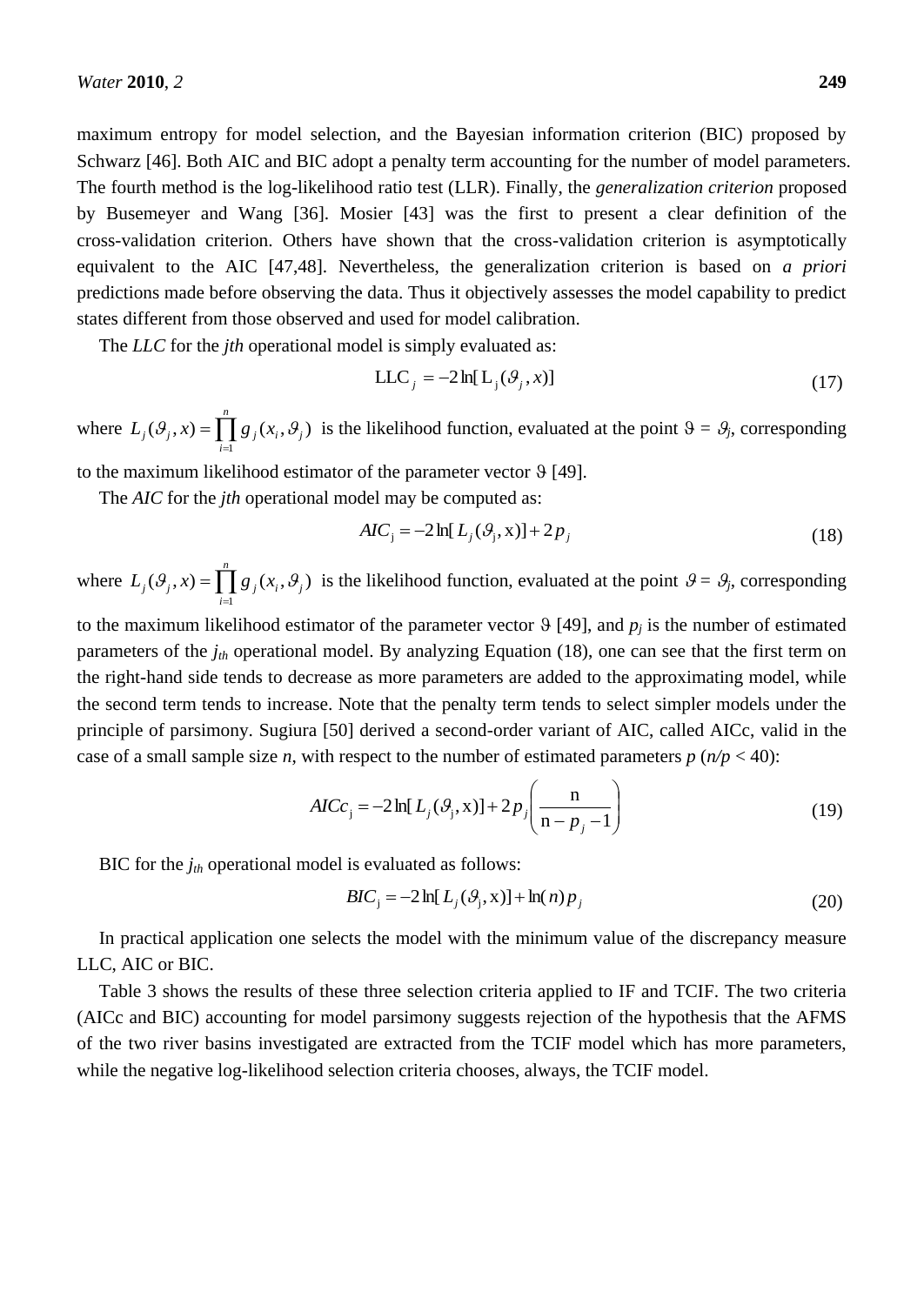|                          | LLC    |               | AICc   | BIC    |        | LLR    |          |
|--------------------------|--------|---------------|--------|--------|--------|--------|----------|
| <b>Site</b>              | IF     | TCIF          |        | TCIF   | IF     | TCIF   | IF, TCIF |
| Carapelle at Carapelle   |        | 453.12 452.94 | 457.48 | 462.23 | 460.28 | 467.27 | 0.18     |
| Bradano at Ponte Colonna | 397.29 | 395.66        | 401.71 | 405.14 | 404.23 | 409.52 | 1.63     |

**Table 3.** Application of model selection techniques.

The log-likelihood ratio test, which is specifically suited for comparisons among nested models, introduces the log-likelihood ratio statistic for two different models *i* and *j*:

$$
LLR(i, j) = -2 \ln[L_i(\mathcal{G}_i, x) / L_j(\mathcal{G}_j, x)] = LLC_i - LLC_j
$$

whose probability distribution can be approximated by a chi-square  $(\chi^2)$  distribution with  $(p_i - p_j)$ degrees of freedom. In this test, if *LLR*(*i*,*j*), where model *i* is nested within model *j*, exceeds a cutoff  $(\chi^2)$ , which depends on the test significance level, then the null hypothesis that implies no significant model differences  $(H_0)$ , is rejected. The results in Table 3 show that even the log-likelihood ratio test, which accounts for model parsimony by mean of the chi-square degrees of freedom, always select the IF distribution as being the *LLR* values well below the cutoff value  $\chi^2$  = 5.99 obtained for significance level  $\alpha = 0.05$  and degrees of freedom = 2.

These results pose a serious question which, for the case of theoretically derived distributions, also has implications on the individuation of the main processes that affect runoff generation. Is it suitable, in this case, to recourse to such selection criteria accounting for model parsimony? An objective answer was found by introducing the generalization criterion which is based on *a priori* predictions made by mean of a split-sample procedure. More precisely, the procedure is structured as follows: (1) For each river basin, the sample of AMFS is divided into two sub-samples statistically independent of sizes N<sub>1</sub> and N<sub>2</sub> (where the total number N = N<sub>1</sub> + N<sub>2</sub>). (2) During the first calibration stage, best fitting parameter estimates  $\mathcal{G}_{IF}$  and  $\mathcal{G}_{TCIF}$  are obtained from the sub-sample N<sub>1</sub>, respectively by selecting parameters of the IF and the TCIF models that minimize the discrepancy (D) evaluated as negative log-likelihood function ( $D_{IF,N_1} = -2 \ln[L(\mathcal{G}_IF,N_1)]$  and  $D_{TCIF,N_1} = -2 \ln[L(\mathcal{G}_{TCIF},N_1)]$ ) applied to the observed sub-sample  $N_1$ . (3) During the second validation stage the previously estimated parameters,  $\mathcal{G}_{IF}$  and  $\mathcal{G}_{TCIF}$ , are exploited to compare the two models in terms of their predictive performance calculating the negative log-likelihood function ( $D_{IF,N2}$  and  $D_{TCIF,N2}$ ) with respect to the second independent sample  $N_2$ . (4) The difference between the predictive performance of the two models ( $\delta_p = D_{TCIF,N2} - D_{IF,N2}$ ) is calculated. (5) Steps 1–4 are repeated 100 times by randomly selecting different sub-samples to produce mean and standard deviation ( $\mu(\delta_p)$ ) and  $\sigma(\delta_p)$ ) of the  $\delta_p$ factor. If  $\mu(\delta_p) > 0$  the IF model is selected and, otherwise, TCIF. The application of this criterion to test basins selected the TCIF model as a better model for both as reported in Table 4 where  $\mu(\delta_p)$  and  $\sigma(\delta_p)$  are shown.

These results suggest that when cross-validation techniques cannot be applied due to small sample size, the log-likelihood criterion, without any penalty factor accounting for model parsimony, should be preferred when dealing with such nested distributions.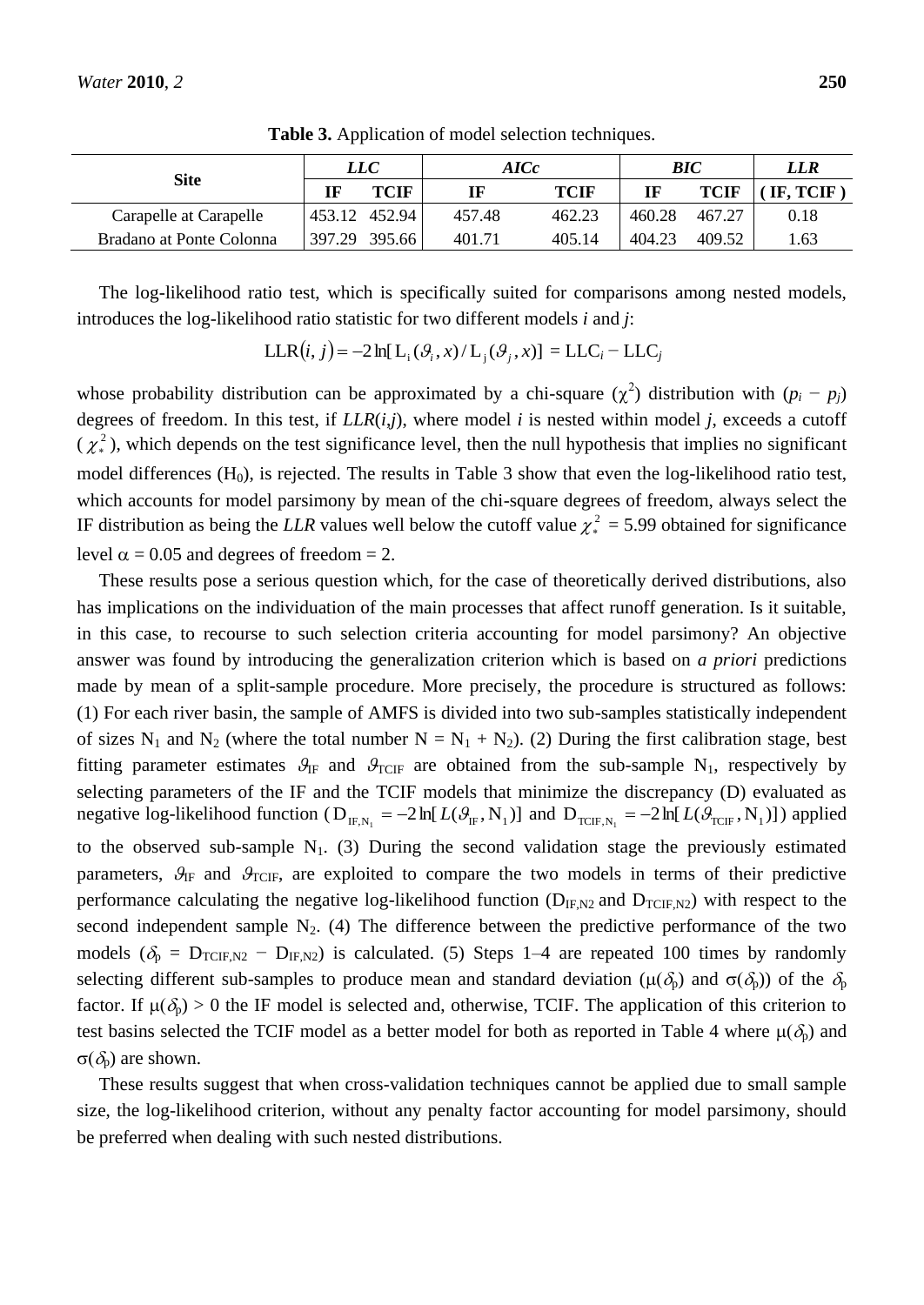| <b>Carapelle at Carapelle</b> |  |                     |                                              |  | <b>Bradano at Ponte Colonna</b> |                         |                          |  |  |
|-------------------------------|--|---------------------|----------------------------------------------|--|---------------------------------|-------------------------|--------------------------|--|--|
|                               |  | $\mu(\partial_{p})$ | $\sigma(\delta_{\!\scriptscriptstyle\rm p})$ |  |                                 | $\mu(\partial_{\rm n})$ | $\sigma(\delta_{\rm n})$ |  |  |
|                               |  | $-0.17$             | $-4.04$                                      |  |                                 | 0.89                    | $-1.61$                  |  |  |

**Table 4.** Application of generalization criterion for model selection.

### **5. Conclusions**

An improvement in flood prediction is expected by selecting the most appropriate model scheme for representing real processes and, consequently, for detecting dominant mechanisms responsible for non-linearity in flood distributions. A comparison between the IF and TCIF models was made using data from two river basins in semi-arid and dry-subhumid climate.

The TCIF model, which generalizes the IF model, introduces two different threshold mechanisms as responsible for ordinary and extraordinary events, in analogy with the theory of the TCEV distribution [26]: The first one is characterized by frequent occurrences and lower average of exceedances (L-type), the second one includes rare events and higher average of exceedances (H-type).

Results of this work show that two different mechanisms of runoff generation may be observed in dry-subhumid and semi-arid climates. In fact, while it is already recognized in the international hydrologic literature that non linear effects in flood frequency distribution may depend on the alternation of infiltration and saturation excess (e.g., [22]), it is less common to observe those different runoff mechanisms in dry climate.

We have shown that a high-frequency behavior may be provided by a storage threshold affecting smaller areas of the basin while the low-frequency component may arise when a higher storage threshold is exceeded in large areas of a basin. Such important results are also compatible with the occurrence of a saturation excess process at the lower component being sometimes modeled as a storage process too (e.g., [22,29]).

We introduced a novel and faster procedure for the estimation of parameters of the TCIF distribution. This is based on the individuation of the maximum-likelihood parameter dataset and is linked to the estimated parameters of the IF distribution, which are used as initial guess while the exploration of the likelihood function is performed respecting the physical constrains  $r_L \le r$ ,  $r_H \ge -r$ and  $A_L + A_H \leq A_p$  on the domain of parameter values. Such a procedure is of general interest and may be applied at any climate in any basin were floods are typically rainfall-driven.

Finally, interesting results were obtained in the framework of model selection, in the case of nested distributions IF and TCIF. The comparison was made through the use of selection criteria able to account for the more appropriate model structure. We observed that the selection criteria based on the log-likelihood function, without penalty term, tends to prefer the TCIF model even in the Carapelle basin that does not display a high non-linearity. On the other hand, criteria accounting for a penalty factor related to the number of parameters, such as the AIC, the BIC and the chi-square test, systematically select the IF distribution. This happens also for the dry-subhumid Bradano basin, notwithstanding the TCIF distribution provides a clear better fit to the right tail of the observed distribution (see Figure 2). Then, we referred to the generalized criterion based on a split-sample procedure that objectively tests the *a priori* predictive capability of the model. In both test basins the generalized criterion selected the TCIF distribution, thus providing significant support for its structural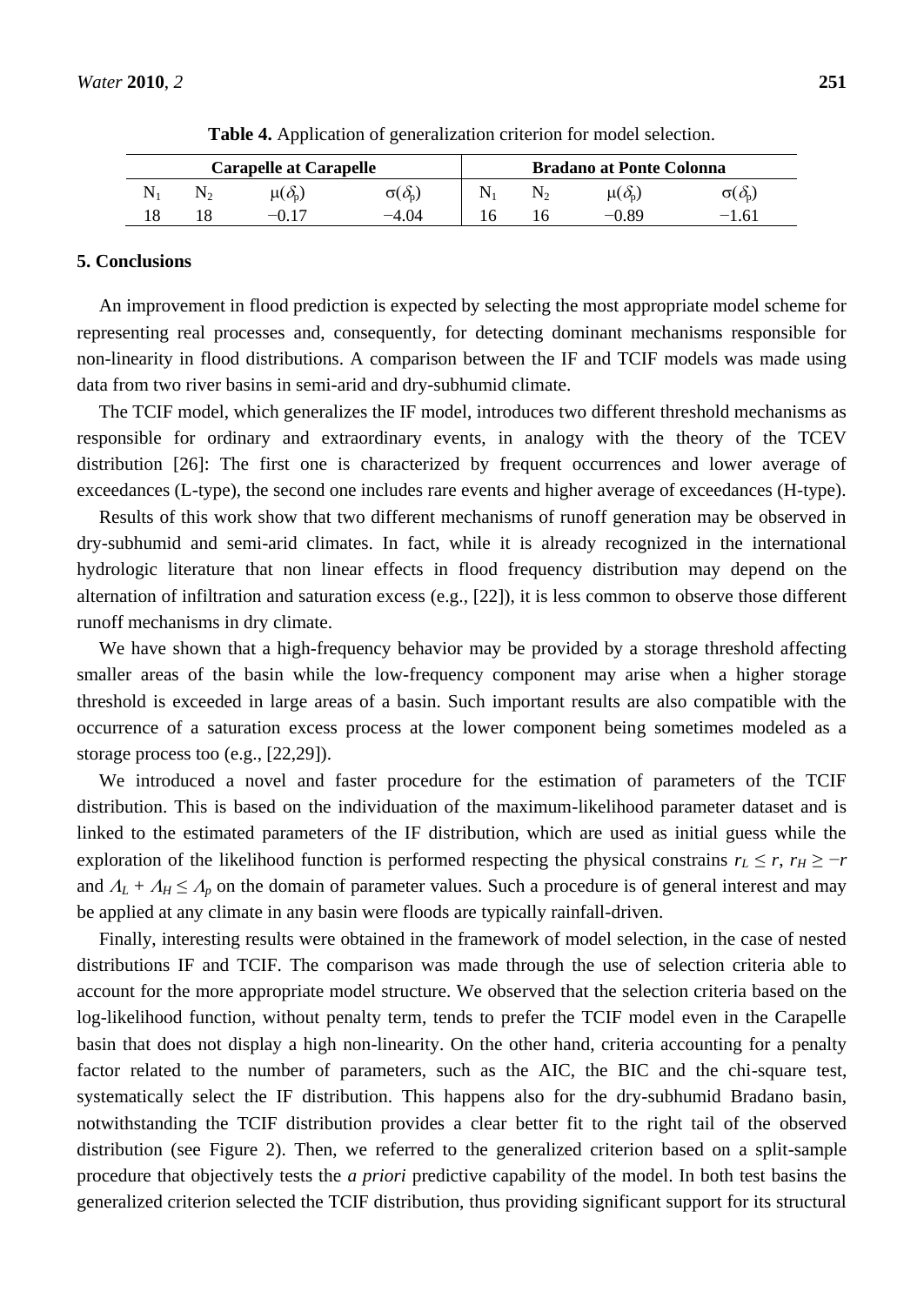validity and further reinforcing its conceptual representation of the hydrologic processes dominant at basin scale. Such results confirm what was already stated by Busemeyer and Wang [36]: both the Akaike (AIC) information criterion and the Bayesian information criterion (BIC), as well as other methods including a penalty factor, should not be considered appropriate for selecting between nested distributions. They also observed that "it is well known that the chi-square criterion tends to pick the oversimplified model, with small sample sizes that suffer from a lack of statistical power, and it tends to pick the overly complex model in large sample sizes that enjoy extremely high statistical power". Only the generalized criterion, which is based on cross-validation, performs *a priori* predictions and provides an objective assessment of the model predictive ability. Obviously, the generalized criterion is applicable only to AMFS with minimum length of 30 years, with sub-samples of 15 years used for calibration and validation. Thus, the use of a log-likelihood criterion, without any penalty factor accounting for model parsimony, is recommended when dealing with nested distributions and small sample size. Further investigation on techniques for model selection with diagnostic ability (*i.e.*, able to evaluate model structure validity) is the object of ongoing research and future developments by the authors.

# **Acknowledgements**

The Authors are grateful to two anonymous reviewers for their appropriate and useful comments. The work was realized with support of PRIN—Cubist—CoFin2007 of the MIUR (Italian Ministry of Instruction, University and Research).

### **References and Notes**

- 1. Sivapalan, M.; Takeuchi, K.; Franks, S.W.; Gupta, V.K.; Karambiri, H.; Lakshmi, V.; Liang, X.; McDonnell, J.J.; Mendiondo, E.M.; O'Connell, P.E.; Oki, T.; Pomeroy, J.W.; Schertzer, D.; Uhlenbrook, S.; Zehe, E. IAHS Decade on Predictions in Ungauged Basins (PUB), 2003–2012: Shaping an exciting future for the hydrological sciences. *Hydrol. Sci. J.* **2003**, *48*, 857-880.
- 2. Abdulla F.A.; Lettenmaier, D.P. Development of regional parameter estimation equations for a macro scale hydrologic model. *J. Hydrol*. **1997**, *197*, 30-57.
- 3. Seibert, J. Regionalisation of parameters of a conceptual rainfall-runoff model. *Agric. For. Meteorol.* **1999**, *98-99*, 279-293.
- 4. Fernandez, W.; Vogel R.M.; Sankarasubramanian, A. Regional calibration of a watershed model. *Hydrol. Sci. J.* **2000**, *45*, 689-707.
- 5. Hundecha, Y.; Bardossy, A. Modeling of the effect of land use changes on the runoff generation of a river basin through parameter regionalization of a watershed model. *J. Hydrol*. **2004**, *292*, 281-295.
- 6. Merz, B.; Blöschl, G. Regionalisation of watershed model parameters. *J. Hydrol.* **2004**, *287*, 95-123.
- 7. Wagener, T.; Wheater, H.S. Parameter estimation and regionalization for continuous rainfall-runoff models including uncertainty. *J. Hydrol.* **2006**, *320*, 132-154.
- 8. Heuvelmans, G.; Muys, B.; Feyen, J. Regionalisation of the parameters of a hydrological model: Comparison of linear regression models with artificial neural nets. *J. Hydrol.* **2006**, *319*, 245-265.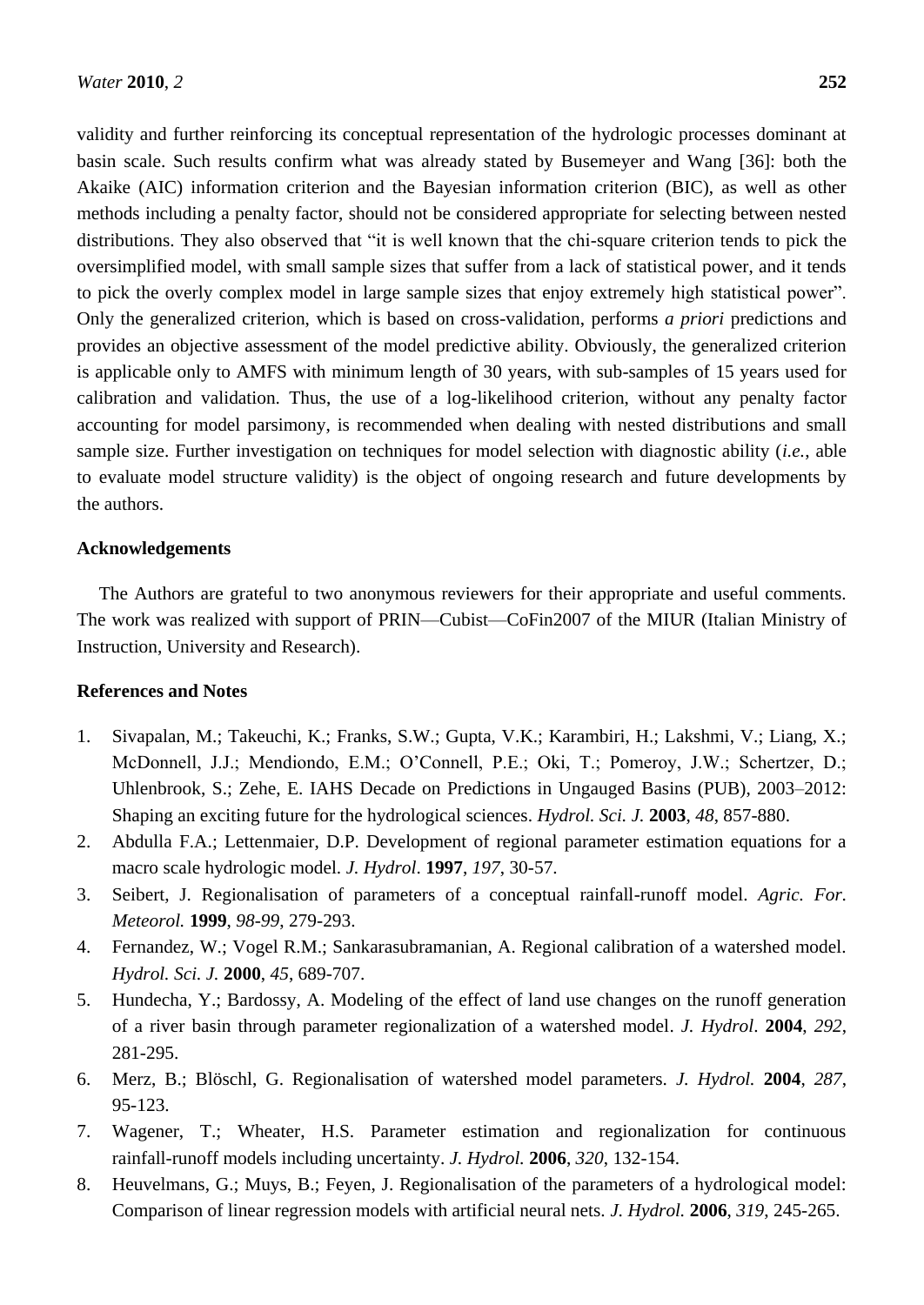- 9. Post, D.A.; Jakeman, A.J. Predicting the daily streamflow of ungauged watersheds in S.E. Australia by regionalizing the parameters of a lumped conceptual rainfall-runoff model. *Ecol. Model.* **1999**, *123*, 91-104.
- 10. Wagener, T.; Wheater, H.S.; Gupta, H.V. *Rainfall-runoff Modelling in Gauged and Ungauged Catchments*; Imperial College Press: London, UK; 2004; p. 300.
- 11. Wagener, T.; Sivapalan, M.; McDonnell, J.J.; Hooper, R.; Lakshmi, V.; Liang, X.; Kumar, P. Predictions in ungauged basins (PUB)—A catalyst for multi-disciplinary hydrology. *Eos. Trans. AGU* **2004**, *85*, 451-452.
- 12. McIntyre, N.; Lee, H.; Wheater, H.S.; Young, A.; Wagener, T. Ensemble predictions of runoff in ungauged catchments. *Water Resour. Res.* **2005**, *41*, W12434.
- 13. Young, A.R. Stream flow simulation within UK ungauged watersheds using a daily rainfall-runoff model. *J. Hydrol.* **2006**, *320*, 155-172.
- 14. McDonnell, J.J.; Woods, R. On the need for catchment classification. *J. Hydrol.* **2004**, *299*, 2-3.
- 15. Eagleson, P. Dynamics of flood frequency. *Water Resour. Res.* **1972**, *8*, 878-898.
- 16. Gottschalk, L.; Weingartner, R. Distribution of peak flow derived from a distribution of rainfall volume and runoff coefficient, and a unit hydrograph. *J. Hydrol.* **1998**, *208*, 148-162.
- 17. Iacobellis, V.; Fiorentino, M. Derived distribution of floods based on the concept of partial area coverage with a climatic appeal. *Water Resour. Res.* **2000**, *36*, 469-482.
- 18. De Michele, C.; Salvadori, G. On the derived flood frequency distribution: Analytical formulation and the influence of antecedent soil moisture condition. *J. Hydrol.* **2002**, *262*, 245-258.
- 19. Franchini, M.; Galeati, G.; Lolli, M. Analytical derivation of the flood frequency curve through partial duration series analysis and a probabilistic representation of the runoff coefficient. *J. Hydrol.* **2005**, *303*, 1-15.
- 20. Gioia, A.; Iacobellis, V.; Manfreda, S; Fiorentino, M. Runoff thresholds in derived flood frequency distributions. *Hydrol. Earth Syst. Sci*. **2008**, *12*, 1295-1307.
- 21. Strupczewski, W.G.; Singh, V.P.; Weglarczyk, S. Physics of Environmental Frequency Analysis. In *Integrated Technologies for Environmental Monitoring and Information Production*; Harmancioglu, N.B., Ozkul, S.D., Fistikoglu, O., Geerders, P., Eds.; Kluwer Academic Publishers: Dordrecht, The Netherlands, 2003; NATO Science Series: IV: Earth and Environmental Sciences, Vol. 23, pp. 195-172.
- 22. Sivapalan, M.; Wood, E.F.; Beven, K.J. On hydrologic similarity, 3. A dimensionless flood frequency model using a generalized geomorphologic unit hydrograph and partial area runoff generation. *Water Resour. Res.* **1990**, *26*, 43-58.
- 23. Vander Kwaak, J.E.; Loague, K. Hydrologic-response simulations for the R-5 catchment with a comprehensive physics-based model. *Water Resour. Res.* **2001**, *37*, 999-1013.
- 24. Allamano, P.; Claps, P.; Laio, F. An analytical model of the effects of catchment elevation on the flood frequency distribution. *Water Resour. Res.* **2009**, *45*, W01402.
- 25. Waylen, P.; Woo, M. Prediction of annual floods generated by mixed processes. *Water Resour. Res.* **1982**, *18*, 1283-1286.
- 26. Rossi, F.; Fiorentino, M.; Versace, P. Two-component extreme value distribution for flood frequency analysis. *Water Resour. Res.* **1984**, *20*, 847-856.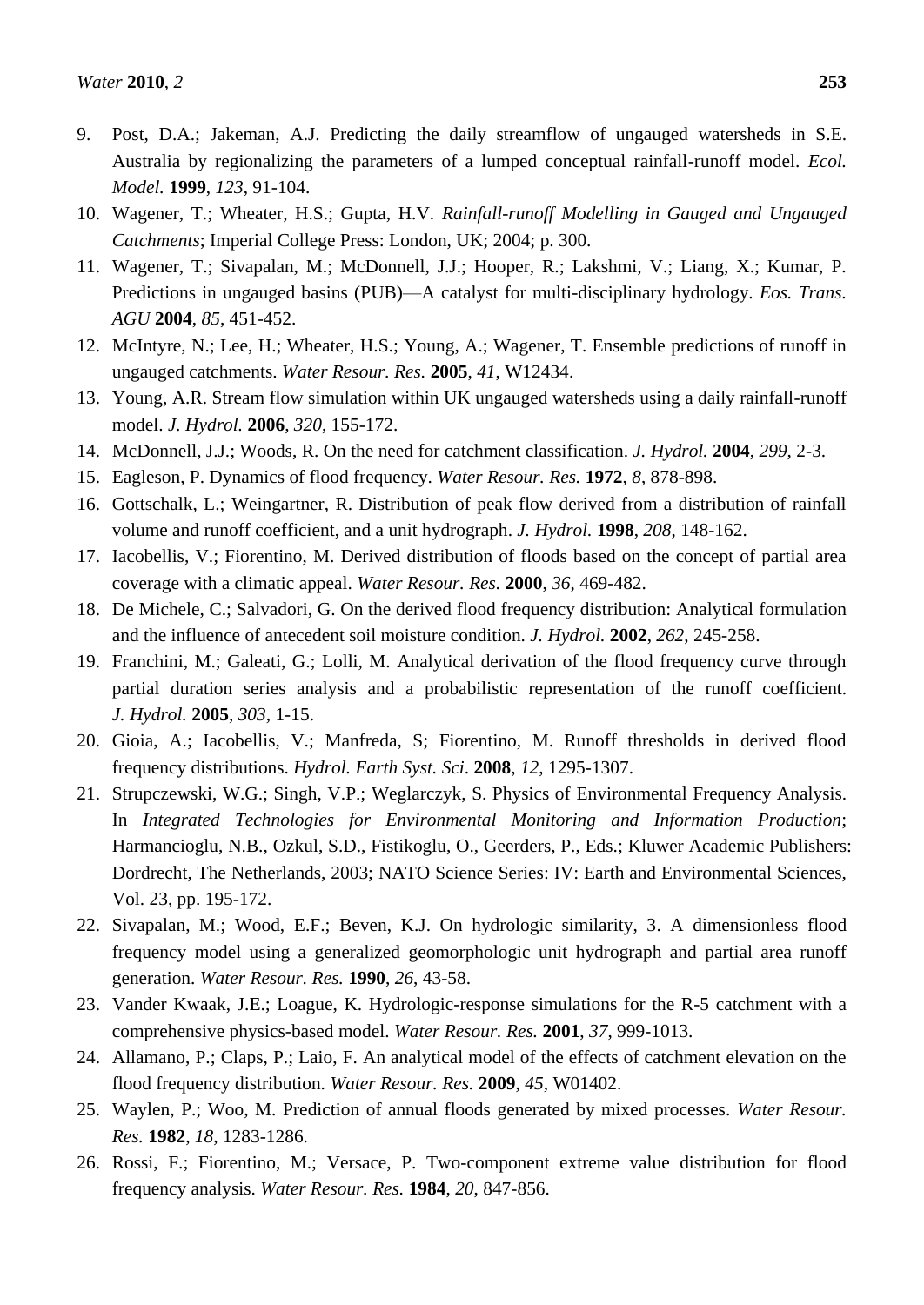- 27. Buishand, T.; Demaré, G. Estimation of the annual maximum distribution from samples of maxima in separate seasons. *Stochastic Hydrol. Hydraul.* **1990**, *4*, 89-103.
- 28. Alila, Y.; Mtiraoui, A. Implications of heterogeneous flood-frequency distributions on traditional stream-discharge prediction techniques. *Hydrol. Proc.* **2002**, *16*, 1065-1084.
- 29. Sivapalan, M.; Blöschl, G.; Merz R.; Gutknecht, D. Linking flood frequency to long-term water balance: Incorporating effects of seasonality. *Water Resour. Res.* **2005**, *41*, W06012.
- 30. Rahman, A.; Weinmann, P.; Hoang, T.; Laurenson, E. Monte Carlo simulation of flood frequency curves from rainfall*. J. Hydrol.* **2002**, *256*, 196-210.
- 31. Blazkova, S.; Beven, K. Flood frequency estimation by continuous simulation of subcatchment rainfalls and discharges with the aim of improving dam safety assessment in a large basin in the Czech Republic. *J. Hydrol*. **2004**, *292*, 153-172.
- 32. Fiorentino, M.; Manfreda, S.; Iacobellis, V. Peak runoff contributing area as hydrological signature of the probability distribution of floods. *Adv. Water Resour*. **2007**, *30*, 2123-2134.
- 33. Beven, K.J. *Rainfall-Runoff Modeling*—*The Primer*; Wiley: Chichester, UK, 2001.
- 34. Wagener, T.; Gupta, H.V. Model identification for hydrological forecasting under uncertainty. *Stoch. Environ. Res. Risk Assess.* **2005**, *19*, 378-387.
- 35. Laio, F.; Di Baldassarre, G.; Montanari, A. Model selection techniques for the frequency analysis of hydrological extremes. *Water Resour. Res.* **2009**, *45*, W07416.
- 36. Busemeyer, J.R.; Wang, Y.M. Model comparisons and model selections based on generalization criterion methodology. *J. Math. Psychol.* **2000**, *44*, 171-189.
- 37. Kottegoda, N.T.; Rosso, R. *Statistics, Probability and Reliability for Civil and Environmental Engineers*; McGraw-Hill: New York, NY, USA, 1997.
- 38. Thornthwaite, C.W. An approach toward a rational classification of climate. *Am. Geograph. Rev.*  **1948**, *38*, 55-94.
- 39. Fiorentino, M.; Iacobellis, V. New insights about the climatic and geologic control on the probability distribution of floods. *Water Resour. Res.* **2001**, *37*, 721-730.
- 40. Fiorentino, M.; Gioia, A.; Iacobellis, V.; Manfreda S. Regional analysis of runoff thresholds behaviour in Southern Italy based on theoretically derived distributions. *Adv. Geosci.* 2010, (in press).
- 41. Matalas, N.C.; Slack, J.R.; Wallis, J.R. Regional skew in search of a parent. *Water Resour. Res.*  **1975**, *11*, 815-826.
- 42. Cunnane, C. Review of statistical models for flood frequency estimation. In *Proceedings of the International Symposium on Flood Frequency and Risk Analysis*, Louisiana State University, Baton Rouge, LA, USA, 14–17 May 1986.
- 43. Mosier, C.I. Problems and designs of cross-validation. *Educ. Psychol. Meas.* **1951**, *11*, 5-11.
- 44. Camstra, A.; Boomsma, A. Cross-validation in regression and covariance structure analysis: An overview. *Sociol. Method. Res.* **1992**, *21*, 89-115.
- 45. Akaike, H. Information theory and an extension of the maximum likelihood principle. In *Proceedings of the Second International Symposium on Information Theory*, Tsahkadsor, Armenia, 2–8 September 1971; Petrov, B.N., Csaki, F., Eds.; Akademiai Kiado: Budapest, Hungary, 1973; pp. 267-281.
- 46. Schwarz, G. Estimating the dimension of a model. *Ann. Stat.* **1978**, *6*, 461-464.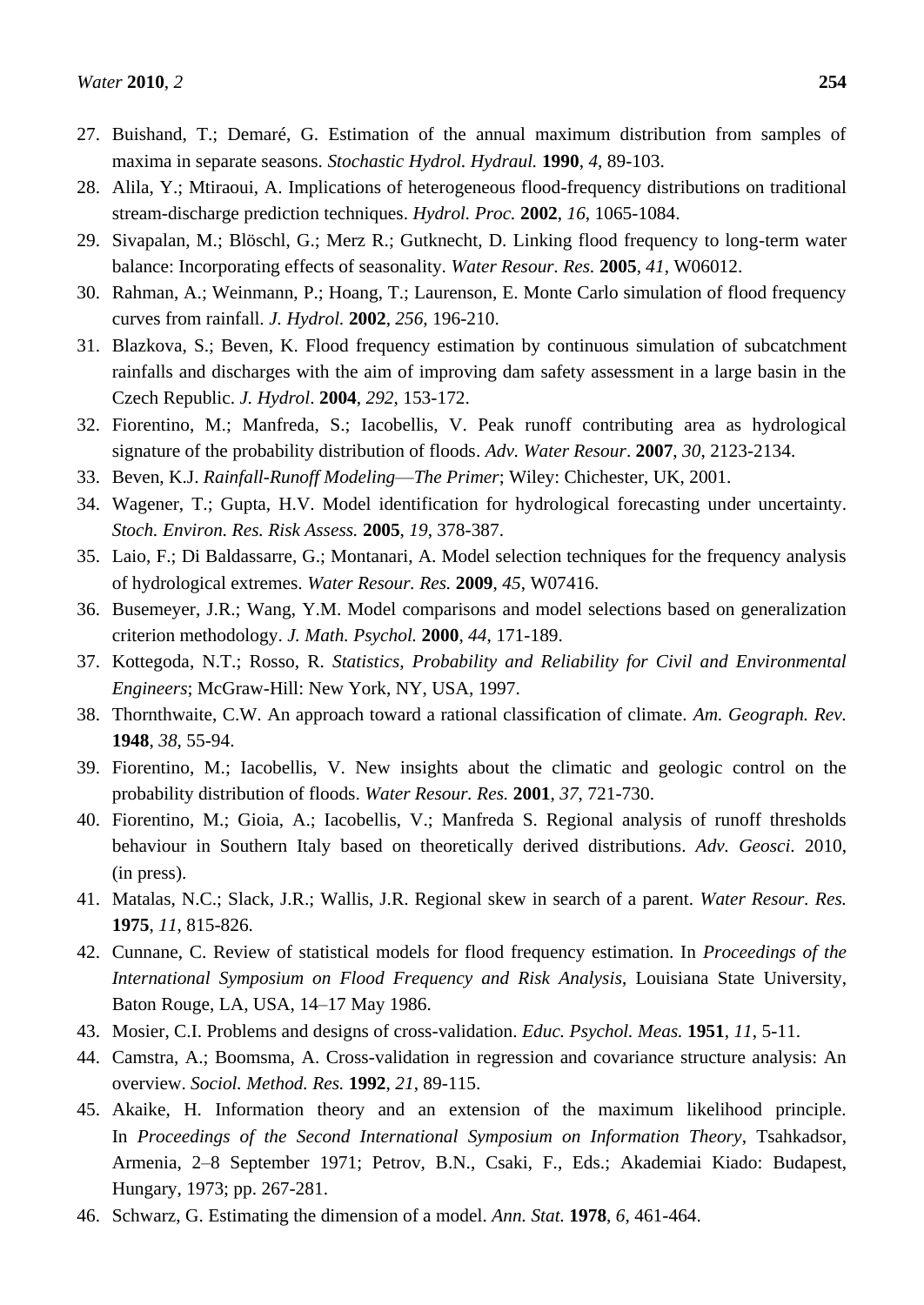- 47. Stone, M. On asymptotic equivalence of choice of model by cross-validation and Akaike's criterion. *J. Roy. Stat. Soc. Ser. B* **1977**, *39*, 44-47.
- 48. Browne, M.; Cudeck W. Single Sample cross-validation indices for covariance structures. *Multivariate Behav. Res.* **1989**, *24*, 445-455.
- 49. Linhart, H.; Zucchini, W. *Model Selection*; John Wiley: Hoboken, NJ, USA, 1986.
- 50. Sugiura, N. Further analysis of the data by Akaike's information criterion and the finite corrections. *Commun. Stat. Theory Methods* **1978**, *A7*, 13-26.

# **Appendix**

Main features of the IF model are summarized in the following points:

- both random variables *a* and *u<sup>a</sup>* are controlled by: (i) rainfall intensity, duration and areal extension; (ii) runoff concentration; (iii) hydrological losses.
- The runoff peak per unit area, *ua*, is linearly dependent on the areal net rainfall intensity in a time interval equal to  $\tau_a$  with a constant routing factor  $\xi$ . Then, the probability distribution of  $u_a$ , can be derived from the probability distribution of rainfall intensity  $i_{a,t}$  conditional on a duration equal to  $\tau_a$ , lag-time of *a*.
- The areal rainfall intensity  $i_{a,t}$  is assumed Weibull distributed with two parameters  $\theta_{a,\tau}$  and *k*. The mean areal rainfall intensity is:

$$
E\left[i_{a,\tau}^{k}\right] = \theta_{a,\tau} = \left(E\left[i_{a,\tau}\right] / \Gamma\left(1 + 1/k\right)\right)^{k} \tag{21}
$$

- The routing factor  $\xi$  is a key model parameter which in reality appeared very stable. In fact,  $\xi$ , it was found to vary in a narrow range (0.6, 0.8) with an average value close to 0.7 which has been used in all the applications of the IF and TCIF models made since they were introduced.
- The lag-time  $\tau_a$  scales with *a* according to a power law with exponent 0.5.
- The variable contributing area *a* follows a mixed distribution with a continuous part which is a two parameter gamma distribution, valid for  $0 < a < A$  and a discrete probability  $P_A$

$$
g(a) = \frac{1}{\alpha \Gamma(\beta)} \left(\frac{a}{\alpha}\right)^{\beta - 1} \exp\left(-\frac{a}{\alpha}\right) + \delta(a - A)P_A
$$
 (22)

$$
P_A = prob[a = A] = \gamma(A \wedge \alpha, \beta) = \int_A^{\infty} \frac{1}{\alpha \Gamma(\beta)} \left(\frac{a}{\alpha}\right)^{\beta - 1} exp\left(-\frac{a}{\alpha}\right) da \tag{23}
$$

The gamma function arises as the distribution of the sum of  $\beta$  stochastic (independent) variables exponentially distributed with equal mean value  $\alpha$ .

Thus, being any flood peak due to the superposition of flows coming from sub-basins whose expected number is equal to the number  $N_{\omega}$  of sub-basins of Horton order immediately smaller than that of the whole basin, we identified  $\beta$  to  $E[N_{\omega}]$ .  $N_{\omega}$  tends to be invariant at any scale and assumes values ranging between 3 and 5 [50] with expected value close to 4 [51].